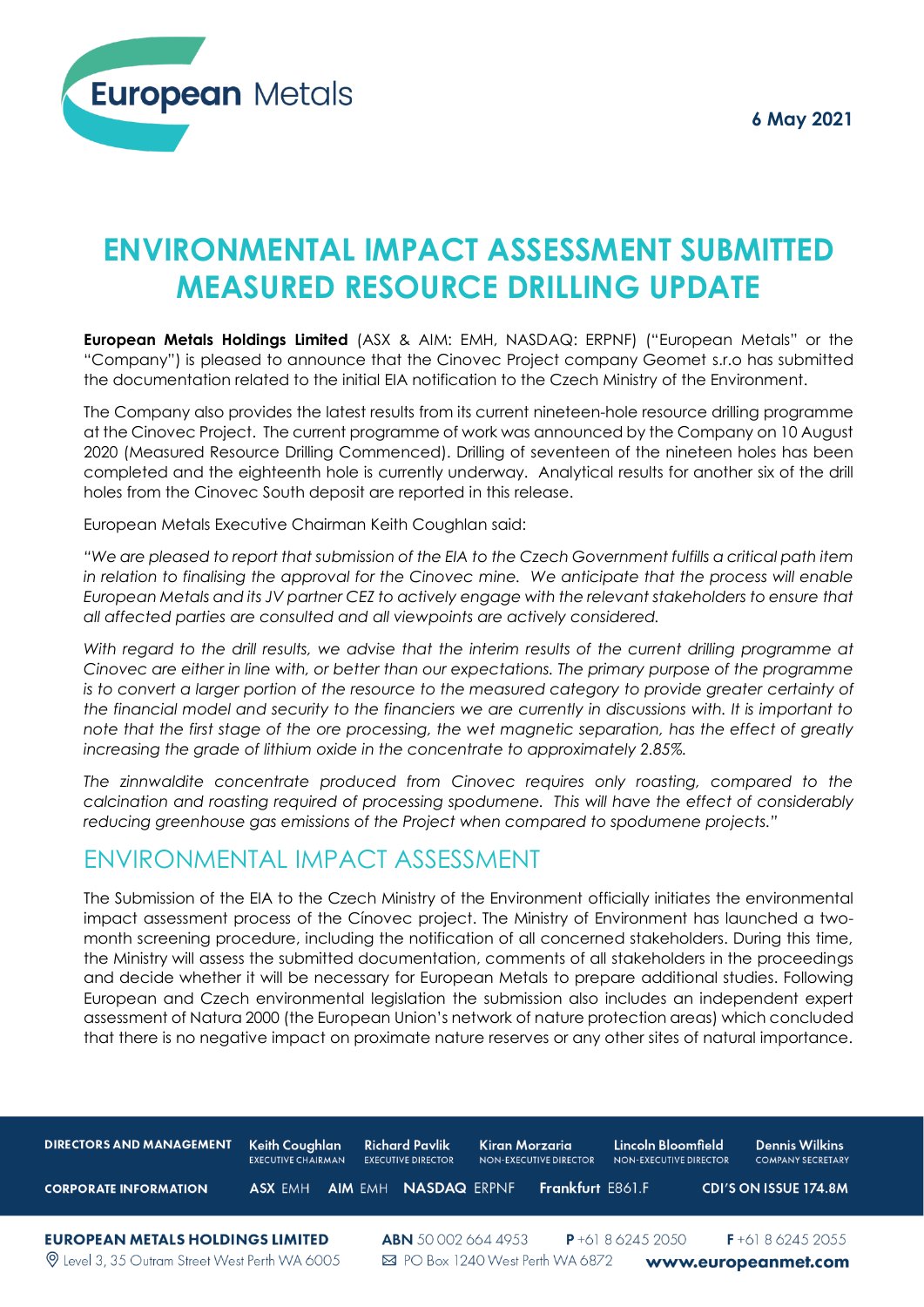# MEASURED RESOURCE DRILLING UPDATE

Given the relative ease of beneficiation of the Cinovec deposit through wet magnetic separation, the Company decided that it was important to report the drill results and the "in lab" beneficiation results. As reported to the market on 21 October 2016 (Outstanding Lithium Recoveries at Coarse Grind) wet magnetic separation ("WMS") achieved a >80% pure lithium mica concentrate grading 2.85% Li2O with a lithium recovery of 92%.

# Results:

- Resource drill holes CIS-24, CIS-25, CIS-26, CIS-28, CIS-29 and CIS-30 have been completed including analytical reports.
- Resource drill holes CIS-15, CIS-16, CIS-17, CIS-27and CIS-32 have been drilled with analytical results pending.
- Drilling of resource hole CIS-33 is currently underway.
- Hole CIS-24 returned 66.5m averaging 0.56% Li2O, incl. 6.7m @ 0.93% Li2O, and 20m @ 0.13% Sn.
- Hole CIS-25 returned 88.2m averaging 0.60% Li2O and 0.17% Sn, incl. 21.4m @ 0.73% Li2O and 0.46% Sn.
- Hole CIS-26 returned 84.6m averaging 0.49% Li2O and 0.09% Sn.
- Hole CIS-28 returned 86.3m averaging 0.51% Li2O, incl. 5.25m @ 0.97% Li2O.
- Hole CIS-29 returned 70.8m averaging 0.52% Li2O, incl. 3.1m @ 0.99% Li2O, and 2m @ 0.99% Li2O.
- Hole CIS-30 returned 66.2m averaging 0.49% Li2O and 0.13% Sn, incl. 3.5m @ 1.31% Li2O, 0.42% Sn and 0.155% W, 1m @ 2.3% Li2O, 0.59% Sn and 0.327% W, and 4.45m @ 0.85% Sn.

The current drill programme has been planned to define blocks of resource for the first 5 years of mining within the Cinovec-South area, with a goal to convert the resource from indicated to measured category. The holes have been terminated in ore consistent with the aim of targeting the first 5 years of resource blocks for the mine.

# MINERALISED INTERCEPTS AND LITHOLOGY

All holes, CIS-24, CIS-25, CIS-26, CIS-28, CIS-29 and CIS-30, are collared in over-lying rhyolite. Rhyolite / granite contact was achieved at a depth of 167.8m in CIS-24, 198.1m in CIS-25, 203.4m in CIS-26, 185.8m in CIS-28, 185.7m in CIS-29 and 217.05m in CIS-30. Below the contact variably altered Li-granite was intersected, whilst the dominant alteration style is medium to intensive greisenization with several greisen zones observed. Li mineralization starts immediately beneath the contact, albeit in some of the holes, Li grades are slightly below cut-off.

Li intercepts from the six holes (see details in tables below):

CIS-24 intersected

- **• 66.5m averaging 0.56% Li2O, from 219 to 285.5m**
	- o incl. 6.7m @ 0.93% Li2O, from 250.7 to 257.4m

### CIS-25 intersected

- **• 88.2m averaging 0.60% Li2O, from 207.8 to 296m** CIS-24 intersected<br>
• 66.5m averaging 0.56% Li2O, from 219 to 28<br>
• incl. 6.7m @ 0.93% Li2O, from 250.7 to 25<br>
CIS-25 intersected<br>
• 88.2m averaging 0.60% Li2O, from 207.8 to<br>
• incl. 1.55m @ 0.92% Li2O, from 218.35 to<br>
•
	- o incl. 1.55m @ 0.92% Li2O, from 218.35 to 219.9m
	- o incl. 3.2m @ 0.97% Li2O, from 226 to 229.2m
	-

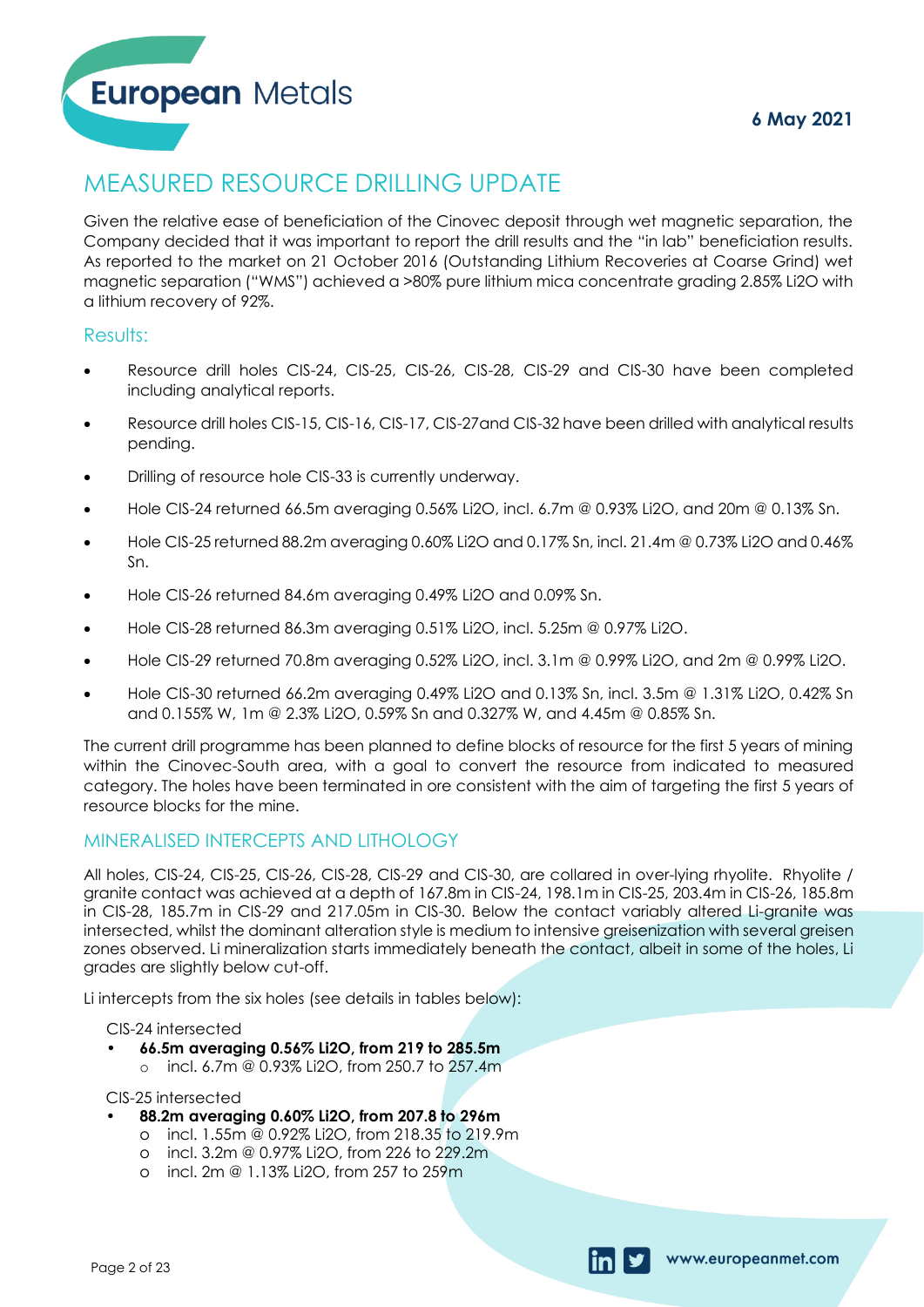www.europeanmet.com



### CIS-26 intersected

### **• 84.6m averaging 0.49% Li2O, from 208 to 292.6m**

- o incl. 2.3m @ 1.14% Li2O, from 216.8 to 219.1m
- o incl. 4.7m @ 0.74% Li2O, from 251.3 to 256m
- o incl. 4m @ 0.87% Li2O, from 267 to 271m

CIS-28 intersected

- **• 86.3m averaging 0.51% Li2O, from 212.5 to 298.8m** 
	- o incl. 5.25m @ 0.97% Li2O, from 290.7 to 295.95m

CIS-29 intersected

- 5.4m averaging 0.28% Li2O, from 192.6 to 198m
- **• 70.8m averaging 0.52% Li2O, from 203.2 to 274m** 
	- o incl. 3.1m @ 0.99% Li2O, from 218.5 to 221.6m
	- o incl. 2m @ 0.99% Li2O, from 267.25 to 269.25m

CIS-30 intersected

### **• 66.2m averaging 0.49% Li2O, from 233 to 299.2m**

- o incl. 3.5m @ 1.31% Li2O, from 263 to 266.5m
- o incl. 1m @ 2.3% Li2O, from 263.5 to 264.5m

All of the six holes intersected significant tin mineralization. The best intercept was gained from the hole CIS-25 with **21.4m averaging 0.46% Sn**, incl. high-grade zones of **5.2m @ 1.25% Sn** and **2.2m @ 1.85% Sn.**  If no cut-off is considered, the upper portion of the hole CIS-25 is elevated in tin with 56.2m averaging 0.22% Sn.

The hole CIS-26 intersected multiple tin zones, the best of them returned 9.3m @ 0.1% Sn, 6 m @ 0.21% Sn, or 2m @ 0.35%. Considering no Sn cut-off, the main Li interval of 84.6m returned 0.09% Sn.

In the hole CIS-24 the tin mineralised intersection of 50 m averaging 0.13% has been recorded.

Also, the upper section of the hole CIS-29 is elevated in tin. The main Li interval of 70.8m returned 0.11% Sn (no Sn cut-off considered), incl. multiple tin zones of **7.7m @ 0.29% Sn, 3.35m @ 0.57% Sn,** 2m @ 0.18% Sn or 1.85m @ 0.21% Sn.

Similar situation was observed in the hole CIS-30. The tin zones intersected are as follows: 4.45m @ 0.85% Sn (incl. **0.85m @ 3.58% Sn**), 2.9m @ 0.13% Sn and 2m @ 0.69% Sn. Regarding no Sn cut-off, the main Li intercept returned 0.13% Sn.

The hole CIS-28 intersected two tin zones of 3.1m @ 0.36% Sn and 4m @ 0.24% Sn. The main Li interval is elevated in tin, averaging 0.05% Sn.

The intervals were calculated at a 0.2% Li2O, 0.1% Sn and 0.05% W cut-offs, with a maximum internal waste of 4m.

All six holes have been terminated in Li ore and not in the underlaying low-mica granite which is considered to be the footwall of the Li-granite.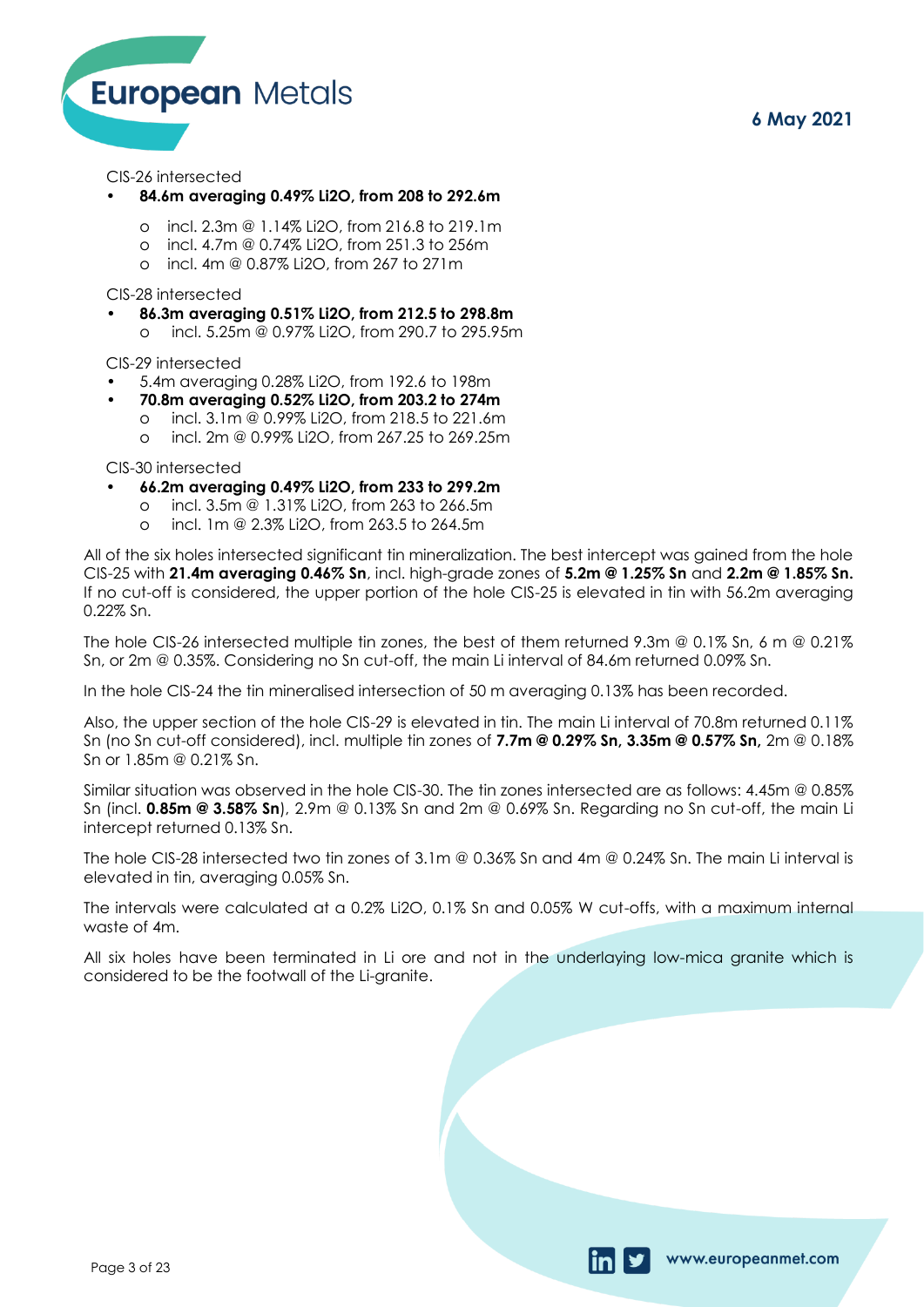# **6 May 2021**

### **Table 1: Completed and planned drill hole data**

| <b>Hole ID</b> | Easting    | <b>Northing</b> | <b>Elevation</b><br>(m) | <b>Azimuth</b> | Dip $(°)$ | <b>Target</b><br>Depth (m) | <b>Status</b> |
|----------------|------------|-----------------|-------------------------|----------------|-----------|----------------------------|---------------|
| $CIS-15$       | -778861.53 | $-966541.96$    | 854.75                  | 269.23         | $-78.82$  | 227.9                      | completed     |
| $CIS-16$       | -778838.67 | -966518.93      | 857.67                  | 284.53         | $-89.64$  | 320.2                      | completed     |
| $CIS-17$       | -778801.94 | -966404.89      | 862.68                  | 213.13         | $-89.68$  | 310.3                      | completed     |
| $CIS-18$       | -779103.76 | -966705.24      | 783.60                  | 289.13         | $-80.60$  | 275                        | completed     |
| $CIS-19$       | -779040.43 | -966682.54      | 802.78                  | 143.33         | $-85.16$  | 288.8                      | completed     |
| $CIS-20$       | -779040.09 | $-966681.82$    | 802.97                  | 260.33         | $-79.09$  | 285.8                      | completed     |
| $CIS-21$       | -778947.87 | $-966715.23$    | 817.00                  | 302.23         | $-80.11$  | 300.3                      | completed     |
| $CIS-22$       | -778944.77 | -966718.48      | 816.98                  | 1.13           | $-84.50$  | 299                        | completed     |
| $CIS-23$       | -778945.31 | $-966717.11$    | 817.03                  | 195.03         | $-79.03$  | 310                        | completed     |
| $CIS-24$       | -778972.02 | -966835.93      | 775.78                  | 35.73          | $-75.02$  | 285.5                      | completed     |
| $CIS-25$       | -778896.75 | -966804.04      | 798.2                   | 244.93         | $-89.76$  | 296                        | completed     |
| $CIS-26$       | -778901.84 | -966803.06      | 798.18                  | 83.33          | $-74.14$  | 292.6                      | completed     |
| $CIS-27$       | -779036.41 | -966783.62      | 778.66                  | 341.13         | -76.92    | 360.7                      | underway      |
| <b>CIS-28</b>  | -779038.63 | -966779.32      | 778.98                  | 319.03         | $-89.15$  | 298.8                      | completed     |
| $CIS-29$       | -778956.01 | -966848.92      | 774.51                  | 229.13         | $-89.28$  | 274                        | completed     |
| $CIS-30$       | -778955.51 | -966849.42      | 774.63                  | 95.13          | $-78.27$  | 299.2                      | completed     |
| $CIS-31$       | -778775    | -966799         | 819.44                  | $0^*$          | $-90*$    | $300*$                     | planned       |
| $CIS-32$       | -778900    | -966600         | 845.65                  | 268.13         | $-74.40$  | 274                        | completed     |
| $CIS-33$       | -778900    | -966600         | 845.65                  | $0^*$          | $-90*$    | $310*$                     | underway      |

*\*) planned*

# **Table 2: Mineralised intercepts in hole CIS-24.**

|      | $CIS-24$ |                        |                        |                          |           |          |                                                   |  |  |  |
|------|----------|------------------------|------------------------|--------------------------|-----------|----------|---------------------------------------------------|--|--|--|
| From | To       | <b>Interval</b><br>(m) | Determining<br>element | Li <sub>2</sub> O<br>(%) | Sn<br>(%) | W<br>(%) | <b>Note</b>                                       |  |  |  |
| 219  | 285.5    | 66.5                   | Li <sub>2</sub> O      | 0.56                     | 0.06      | 0.026    | incl. 6.7m@0.93% Li <sub>2</sub> O (250.7-257.4m) |  |  |  |
| 219  | 239      | 20                     | Sn                     | 0.45                     | 0.13      | 0.057    |                                                   |  |  |  |
| 226  | 230.4    | 4.4                    | W                      | 0.56                     | 0.18      | 0.167    |                                                   |  |  |  |
| 233  | 238      | 5                      | W                      | 0.47                     | 0.09      | 0.064    |                                                   |  |  |  |

*Cut-off: 0.2% Li2O, 0.1% Sn, 0.05% W*

## **Table 3: Mineralised intercepts in hole CIS-25.**

|       |                                                   |                        |                               |                          | $CIS-25$  |          |                                                                                                                                                                                       |
|-------|---------------------------------------------------|------------------------|-------------------------------|--------------------------|-----------|----------|---------------------------------------------------------------------------------------------------------------------------------------------------------------------------------------|
| From  | To                                                | <b>Interval</b><br>(m) | <b>Determining</b><br>element | Li <sub>2</sub> O<br>(%) | Sn<br>(%) | W<br>(%) | <b>Note</b>                                                                                                                                                                           |
| 207.8 | 296                                               | 88.2                   | Li <sub>2</sub> O             | 0.60                     | 0.17      | 0.016    | incl. 1.55m@0.92% Li <sub>2</sub> O, 0.11% Sn (218.35-<br>$219.9m$ .<br>3.2m@0.97% Li <sub>2</sub> O, 1.47% Sn, 0.043% W (226-<br>$229.2m$ .<br>2m@1.13% Li <sub>2</sub> O (257-259m) |
| 207.8 | 229.2                                             | 21.4                   | Sn                            | 0.73                     | 0.46      | 0.016    | incl. 1m@0.93% Li <sub>2</sub> O, 1.02% Sn (211-212m),<br>5.2m@0.87% Li <sub>2</sub> O, 1.25% Sn (224-229.2m),<br>2.2m@0.94% Li <sub>2</sub> O, 1.85% Sn (227-229.2m)                 |
| 239   | 244.2                                             | 5.2                    | Sn                            | 0.41                     | 0.18      | 0.084    |                                                                                                                                                                                       |
| 250   | 251.9                                             | 1.9                    | Sn                            | 0.46                     | 0.19      | 0.077    |                                                                                                                                                                                       |
| 262   | 264                                               | $\overline{2}$         | Sn                            | 0.76                     | 0.19      | 0.004    |                                                                                                                                                                                       |
|       | Cut-off: 0.2% Li <sub>2</sub> O, 0.1% Sn, 0.05% W |                        |                               |                          |           |          |                                                                                                                                                                                       |

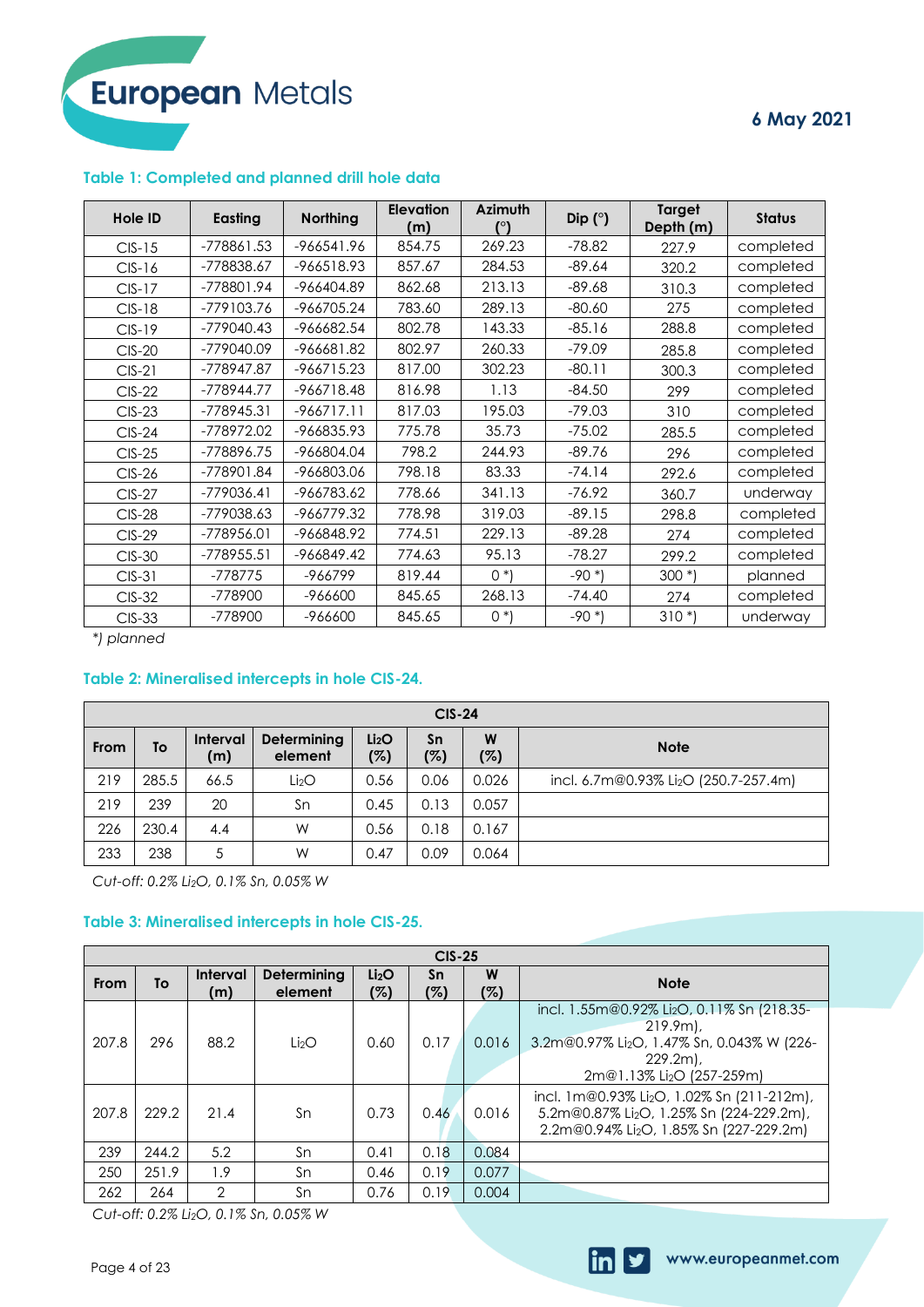**6 May 2021**

www.europeanmet.com

### **Table 4: Mineralised intercepts in hole CIS-26.**

|        | <b>CIS-26</b> |                        |                               |                          |           |          |                                                                                                                                                                          |  |  |  |
|--------|---------------|------------------------|-------------------------------|--------------------------|-----------|----------|--------------------------------------------------------------------------------------------------------------------------------------------------------------------------|--|--|--|
| From   | To            | <b>Interval</b><br>(m) | <b>Determining</b><br>element | Li <sub>2</sub> O<br>(%) | Sn<br>(%) | W<br>(%) | <b>Note</b>                                                                                                                                                              |  |  |  |
| 208    | 292.6         | 84.6                   | Li <sub>2</sub> O             | 0.49                     | 0.09      | 0.017    | incl. 2.3m@1.14% Li <sub>2</sub> O, 0.37% Sn (216.8-<br>$219.1m$ .<br>4.7m@0.74% Li2O, 0.11% Sn, 0.044% W<br>$(251.3 - 256m)$ ,<br>4m@0.87% Li <sub>2</sub> O (267-271m) |  |  |  |
| 219.65 | 220.65        |                        | Sn                            | 0.61                     | 0.18      | 0.006    |                                                                                                                                                                          |  |  |  |
| 224    | 225           |                        | Sn                            | 0.22                     | 0.34      | 0.004    |                                                                                                                                                                          |  |  |  |
| 231    | 233           | $\overline{2}$         | Sn                            | 0.22                     | 0.35      | 0.019    |                                                                                                                                                                          |  |  |  |
| 242    | 251.3         | 9.3                    | Sn                            | 0.38                     | 0.10      | 0.024    |                                                                                                                                                                          |  |  |  |
| 249    | 251.3         | 2.3                    | W                             | 0.38                     | 0.08      | 0.065    |                                                                                                                                                                          |  |  |  |
| 254    | 255           |                        | W                             | 0.75                     | 0.04      | 0.140    |                                                                                                                                                                          |  |  |  |
| 258    | 259           |                        | Sn                            | 0.59                     | 0.43      | 0.037    |                                                                                                                                                                          |  |  |  |
| 276    | 282           | 6                      | Sn                            | 0.51                     | 0.21      | 0.038    |                                                                                                                                                                          |  |  |  |
| 279    | 283           | 4                      | W                             | 0.39                     | 0.23      | 0.056    |                                                                                                                                                                          |  |  |  |

*Cut-off: 0.2% Li2O, 0.1% Sn, 0.05% W*

# **Table 5: Mineralised intercepts in hole CIS-28.**

|             | <b>CIS-28</b> |                        |                        |                          |           |          |                                                     |  |  |  |  |
|-------------|---------------|------------------------|------------------------|--------------------------|-----------|----------|-----------------------------------------------------|--|--|--|--|
| <b>From</b> | To            | <b>Interval</b><br>(m) | Determining<br>element | Li <sub>2</sub> O<br>(%) | Sn<br>(%) | W<br>(%) | <b>Note</b>                                         |  |  |  |  |
| 212.5       | 298.8         | 86.3                   | Li <sub>2</sub> O      | 0.51                     | 0.05      | 0.011    | incl. 5.25m@0.97% Li <sub>2</sub> O (290.7-295.95m) |  |  |  |  |
| 233         | 236.1         | 3.1                    | Sn                     | 0.55                     | 0.36      | 0.101    |                                                     |  |  |  |  |
| 255         | 259           |                        | Sn                     | 0.58                     | 0.24      | 0.009    |                                                     |  |  |  |  |

*Cut-off: 0.2% Li2O, 0.1% Sn, 0.05% W*

### **Table 6: Mineralised intercepts in hole CIS-29.**

|        | $CIS-29$ |                        |                        |                          |           |          |                                                                                                                    |  |  |  |
|--------|----------|------------------------|------------------------|--------------------------|-----------|----------|--------------------------------------------------------------------------------------------------------------------|--|--|--|
| From   | To       | <b>Interval</b><br>(m) | Determining<br>element | Li <sub>2</sub> O<br>(%) | Sn<br>(%) | W<br>(%) | <b>Note</b>                                                                                                        |  |  |  |
| 192.6  | 198      | 5.4                    | Li <sub>2</sub> O      | 0.28                     | 0.03      | 0.006    |                                                                                                                    |  |  |  |
| 203.2  | 274      | 70.8                   | Li <sub>2</sub> O      | 0.52                     | 0.11      | 0.030    | incl. 3.1m@0.99% Li <sub>2</sub> O, 0.14% Sn (218.5-<br>$221.6m$ ),<br>2m@0.99% Li <sub>2</sub> O(267.25-269.25m), |  |  |  |
| 203.2  | 206.55   | 3.35                   | Sn                     | 0.66                     | 0.57      | 0.003    | incl. 1m@0.97% Sn (205.55-206.55m)                                                                                 |  |  |  |
| 211.9  | 214      | 2.1                    | W                      | 0.70                     | 0.26      | 0.516    | incl. 1m@0.98% W (213-214m)                                                                                        |  |  |  |
| 212.5  | 220.2    | 7.7                    | Sn                     | 0.68                     | 0.29      | 0.135    | incl. 1.05m@1.07% Sn (215.2-216.25m)                                                                               |  |  |  |
| 242.15 | 244      | 1.85                   | Sn                     | 0.40                     | 0.21      | 0.009    |                                                                                                                    |  |  |  |
| 249    | 252      | 3                      | W                      | 0.36                     | 0.04      | 0.087    |                                                                                                                    |  |  |  |
| 253    | 255      | $\overline{2}$         | Sn                     | 0.50                     | 0.18      | 0.003    |                                                                                                                    |  |  |  |

*Cut-off: 0.2% Li2O, 0.1% Sn, 0.05% W*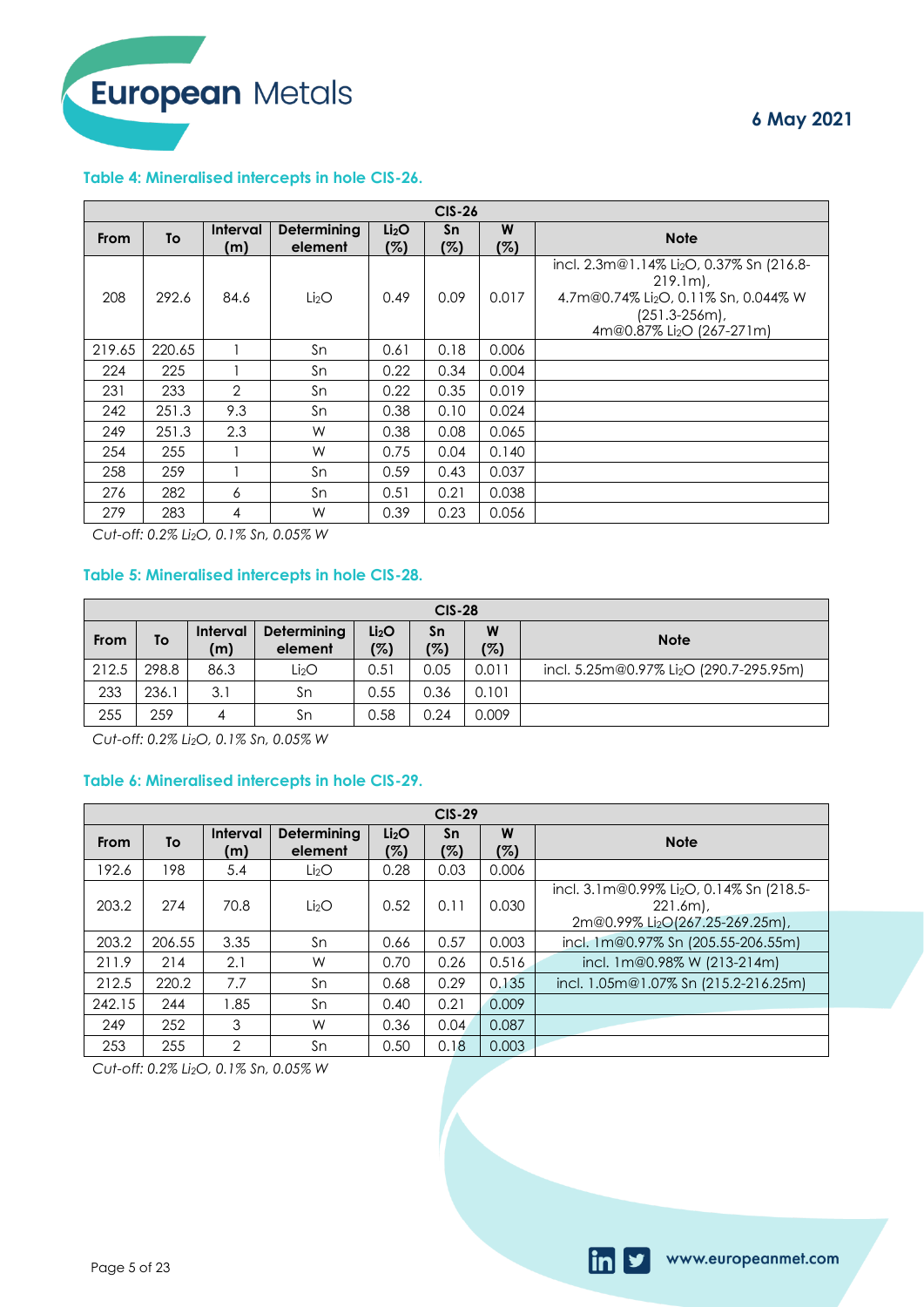### **Table 7: Mineralised intercepts in hole CIS-30.**

|        | $CIS-30$ |                        |                        |                          |           |          |                                                                                                                                    |  |  |  |  |
|--------|----------|------------------------|------------------------|--------------------------|-----------|----------|------------------------------------------------------------------------------------------------------------------------------------|--|--|--|--|
| From   | To       | <b>Interval</b><br>(m) | Determining<br>element | Li <sub>2</sub> O<br>(%) | Sn<br>(%) | W<br>(%) | <b>Note</b>                                                                                                                        |  |  |  |  |
| 233    | 299.2    | 66.2                   | Li <sub>2</sub> O      | 0.49                     | 0.13      | 0.019    | incl. 3.5m@1.31% Li <sub>2</sub> O, 0.42% Sn, 0.155% W<br>$(263 - 266.5m)$ ,<br>1m@2.3% Li2O, 0.59% Sn, 0.327% W (263.5-<br>264.5m |  |  |  |  |
| 238.25 | 242.7    | 4.45                   | Sn                     | 0.47                     | 0.85      | 0.007    | incl. 0.85m@3.58% Sn (239.6-240.45m)                                                                                               |  |  |  |  |
| 252.1  | 255      | 2.9                    | Sn                     | 0.43                     | 0.13      | 0.035    |                                                                                                                                    |  |  |  |  |
| 263.5  | 265.5    | $\overline{2}$         | Sn                     | 1.64                     | 0.69      | 0.268    |                                                                                                                                    |  |  |  |  |

*Cut-off: 0.2% Li2O, 0.1% Sn, 0.05% W*

**This announcement has been approved for release by the Board.**

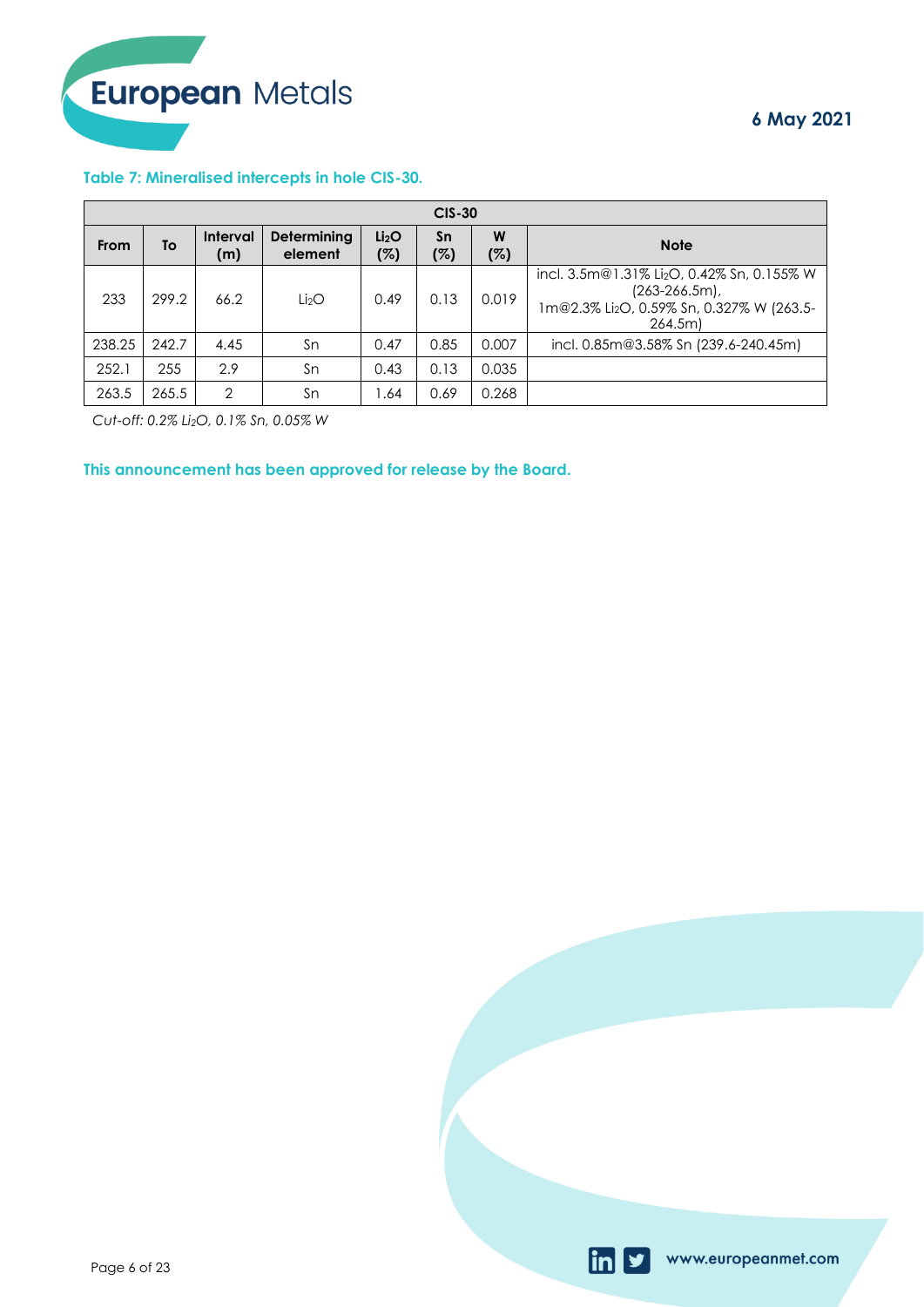

# **BACKGROUND INFORMATION ON CINOVEC**

# **PROJECT OVERVIEW**

### **Cinovec Lithium/Tin Project**

Geomet s.r.o. controls the mineral exploration licenses awarded by the Czech State over the Cinovec Lithium/Tin Project. Geomet s.r.o. is owned 49% by European Metals and 51% by CEZ a.s. through its wholly owned subsidiary, SDAS. Cinovec hosts a globally significant hard rock lithium deposit with a total Indicated Mineral Resource of 372.4Mt at 0.45% Li2O and 0.04% Sn and an Inferred Mineral Resource of 323.5Mt at 0.39% Li2O and 0.04% Sn containing a combined 7.22 million tonnes Lithium Carbonate Equivalent and 263kt of tin reported 28 November 2017 (**Further Increase in Indicated Resource at Cinovec South**). An initial Probable Ore Reserve of 34.5Mt at 0.65% Li2O and 0.09% Sn reported 4 July 2017 (**Cinovec Maiden Ore Reserve – Further Information**) has been declared to cover the first 20 years mining at an output of 22,500tpa of lithium carbonate reported 11 July 2018 (**Cinovec Production Modelled to Increase to 22,500tpa of Lithium Carbonate**).

This makes Cinovec the largest hard rock lithium deposit in Europe, the fourth largest non-brine deposit in the world and a globally significant tin resource.

The deposit has previously had over 400,000 tonnes of ore mined as a trial sub-level open stope underground mining operation.

In June 2019 EMH completed an updated Preliminary Feasibility Study, conducted by specialist independent consultants, which indicated a return post tax NPV of USD1.108B and an IRR of 28.8% and confirmed that the Cinovec Project is a potential low operating cost, producer of battery grade lithium hydroxide or battery grade lithium carbonate as markets demand. It confirmed the deposit is amenable to bulk underground mining. Metallurgical test-work has produced both battery grade lithium hydroxide and battery grade lithium carbonate in addition to high-grade tin concentrate at excellent recoveries. Cinovec is centrally located for European end-users and is well serviced by infrastructure, with a sealed road adjacent to the deposit, rail lines located 5 km north and 8 km south of the deposit and an active 22 kV transmission line running to the historic mine. As the deposit lies in an active mining region, it has strong community support.

The economic viability of Cinovec has been enhanced by the recent strong increase in demand for lithium globally, and within Europe specifically.

There are no other material changes to the original information and all the material assumptions continue to apply to the forecasts.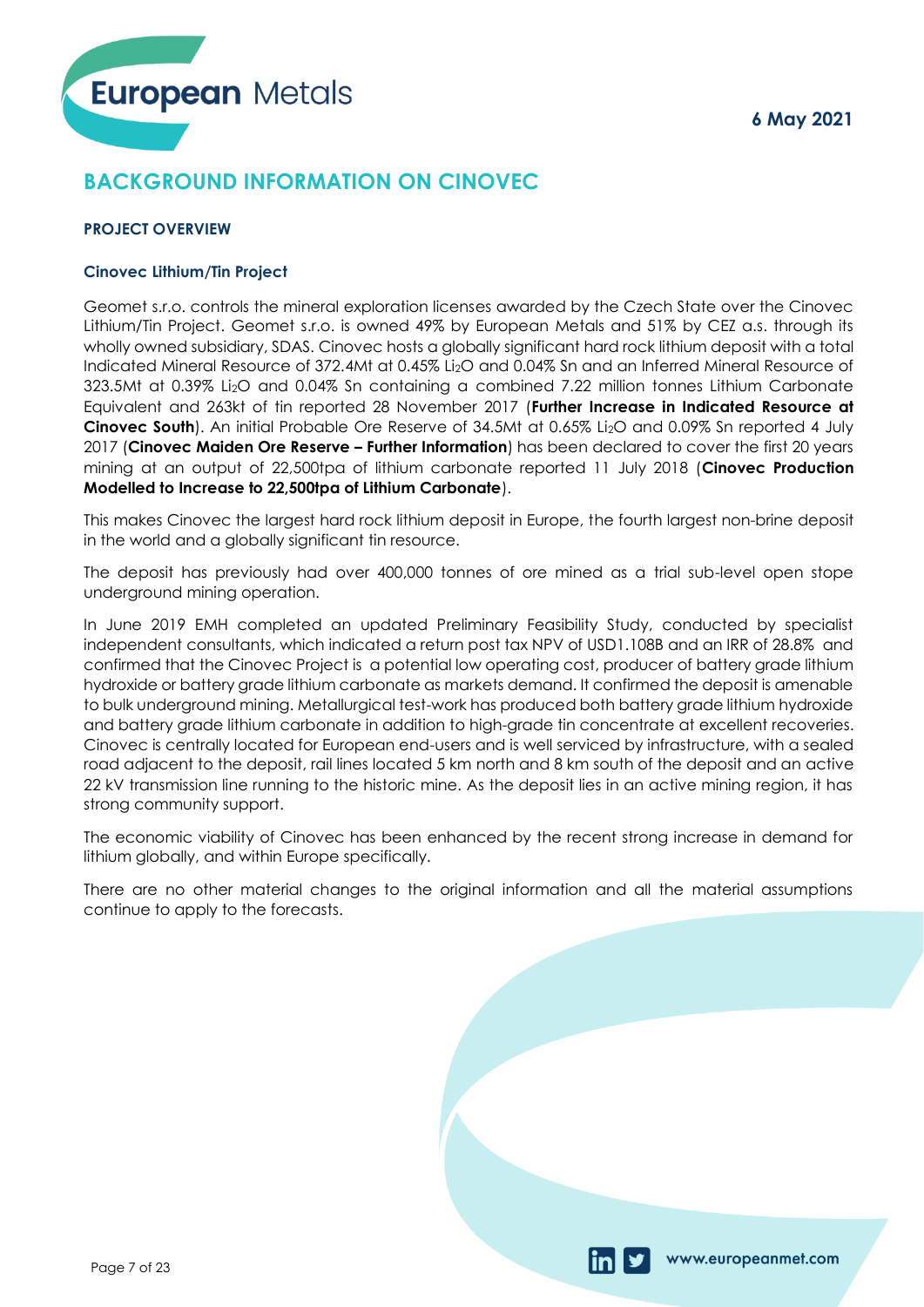www.europeanmet.com



# **BACKGROUND INFORMATION ON CEZ**

Headquartered in the Czech Republic, CEZ a.s. is an established, integrated energy group with operations in a number of Central and Southeastern European countries and Turkey. CEZ's core business is the generation, distribution, trade in, and sales of electricity and heat, trade in and sales of natural gas, and coal extraction. CEZ Group has 33,000 employees and annual revenue of approximately EUR 7.24 billion.

The largest shareholder of its parent company, CEZ a.s., is the Czech Republic with a stake of approximately 70%. The shares of CEZ a.s. are traded on the Prague and Warsaw stock exchanges and included in the PX and WIG-CEE exchange indices. CEZ's market capitalization is approximately EUR 10.08 billion.

As one of the leading Central European power companies, CEZ intends to develop several projects in areas of energy storage and battery manufacturing in the Czech Republic and in Central Europe.

CEZ is also a market leader for E-mobility in the region and has installed and operates a network of EV charging stations throughout Czech Republic. The automotive industry in Czech is a significant contributor to GDP and the number of EV's in the country is expected to grow significantly in coming years.

# **CONTACT**

For further information on this update or the Company generally, please visit our website at [www.europeanmet.com](http://www.europeanmet.com/) or see full contact details at the end of this release.

# **COMPETENT PERSON**

Information in this release that relates to exploration results is based on information compiled by Dr Pavel Reichl. Dr Reichl is a Certified Professional Geologist (certified by the American Institute of Professional Geologists), a member of the American Institute of Professional Geologists, a Fellow of the Society of Economic Geologists and is a Competent Person as defined in the 2012 edition of the Australasian Code for Reporting of Exploration Results, Mineral Resources and Ore Reserves and a Qualified Person for the purposes of the AIM Guidance Note on Mining and Oil & Gas Companies dated June 2009. Dr Reichl consents to the inclusion in the release of the matters based on his information in the form and context in which it appears. Dr Reichl holds CDIs in European Metals.

The information in this release that relates to Mineral Resources and Exploration Targets has been compiled by Mr Lynn Widenbar. Mr Widenbar, who is a Member of the Australasian Institute of Mining and Metallurgy, is a full time employee of Widenbar and Associates and produced the estimate based on data and geological information supplied by European Metals. Mr Widenbar has sufficient experience that is relevant to the style of mineralisation and type of deposit under consideration and to the activity that he is undertaking to qualify as a Competent Person as defined in the JORC Code 2012 Edition of the Australasian Code for Reporting of Exploration Results, Minerals Resources and Ore Reserves. Mr Widenbar consents to the inclusion in this report of the matters based on his information in the form and context that the information appears.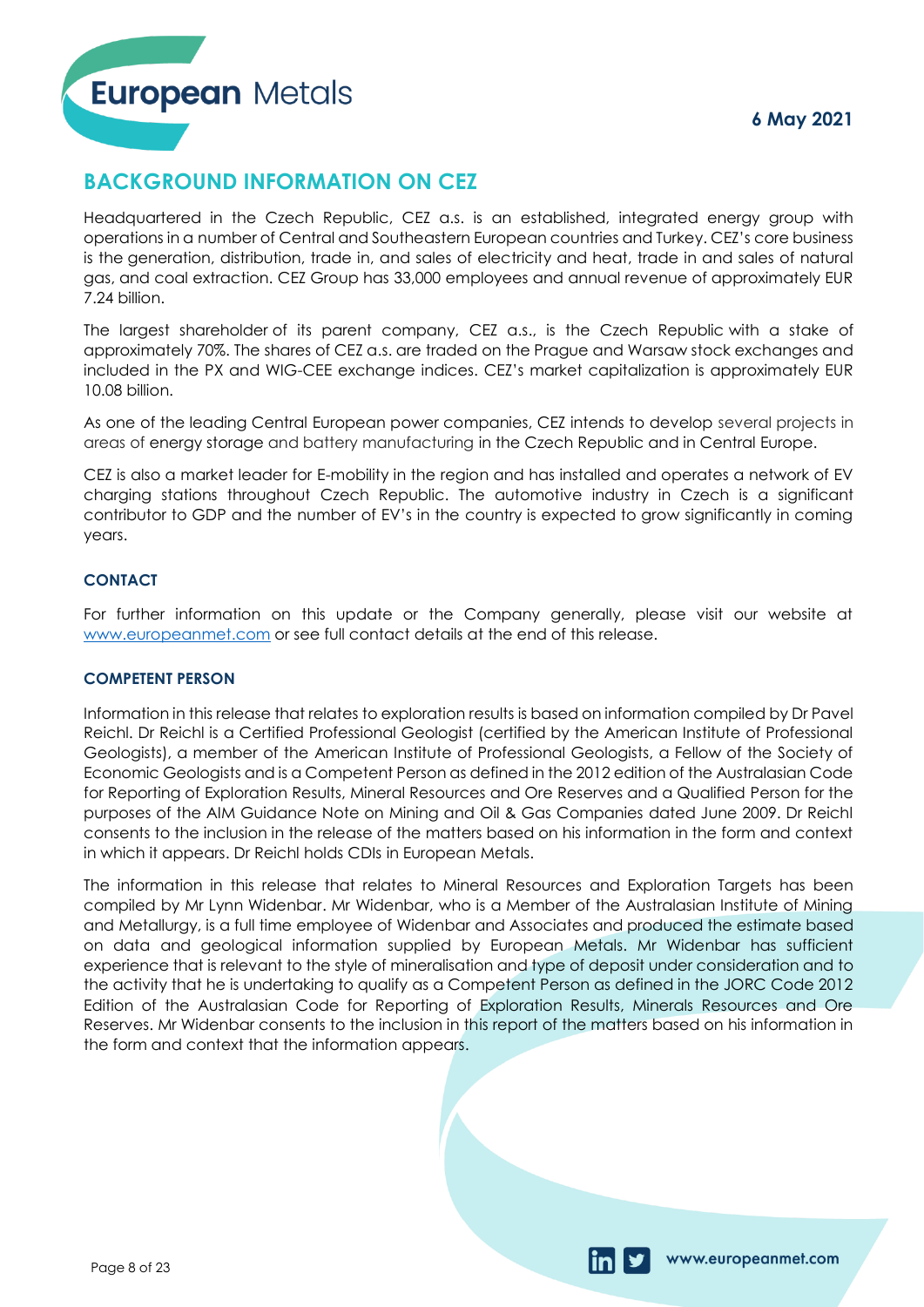# **CAUTION REGARDING FORWARD LOOKING STATEMENTS**

Information included in this release constitutes forward-looking statements. Often, but not always, forward looking statements can generally be identified by the use of forward looking words such as "may", "will", "expect", "intend", "plan", "estimate", "anticipate", "continue", and "guidance", or other similar words and may include, without limitation, statements regarding plans, strategies and objectives of management, anticipated production or construction commencement dates and expected costs or production outputs.

Forward looking statements inherently involve known and unknown risks, uncertainties and other factors that may cause the company's actual results, performance and achievements to differ materially from any future results, performance or achievements. Relevant factors may include, but are not limited to, changes in commodity prices, foreign exchange fluctuations and general economic conditions, increased costs and demand for production inputs, the speculative nature of exploration and project development, including the risks of obtaining necessary licences and permits and diminishing quantities or grades of reserves, political and social risks, changes to the regulatory framework within which the company operates or may in the future operate, environmental conditions including extreme weather conditions, recruitment and retention of personnel, industrial relations issues and litigation.

Forward looking statements are based on the company and its management's good faith assumptions relating to the financial, market, regulatory and other relevant environments that will exist and affect the company's business and operations in the future. The company does not give any assurance that the assumptions on which forward looking statements are based will prove to be correct, or that the company's business or operations will not be affected in any material manner by these or other factors not foreseen or foreseeable by the company or management or beyond the company's control.

Although the company attempts and has attempted to identify factors that would cause actual actions, events or results to differ materially from those disclosed in forward looking statements, there may be other factors that could cause actual results, performance, achievements or events not to be as anticipated, estimated or intended, and many events are beyond the reasonable control of the company. Accordingly, readers are cautioned not to place undue reliance on forward looking statements. Forward looking statements in these materials speak only at the date of issue. Subject to any continuing obligations under applicable law or any relevant stock exchange listing rules, in providing this information the company does not undertake any obligation to publicly update or revise any of the forward looking statements or to advise of any change in events, conditions or circumstances on which any such statement is based.

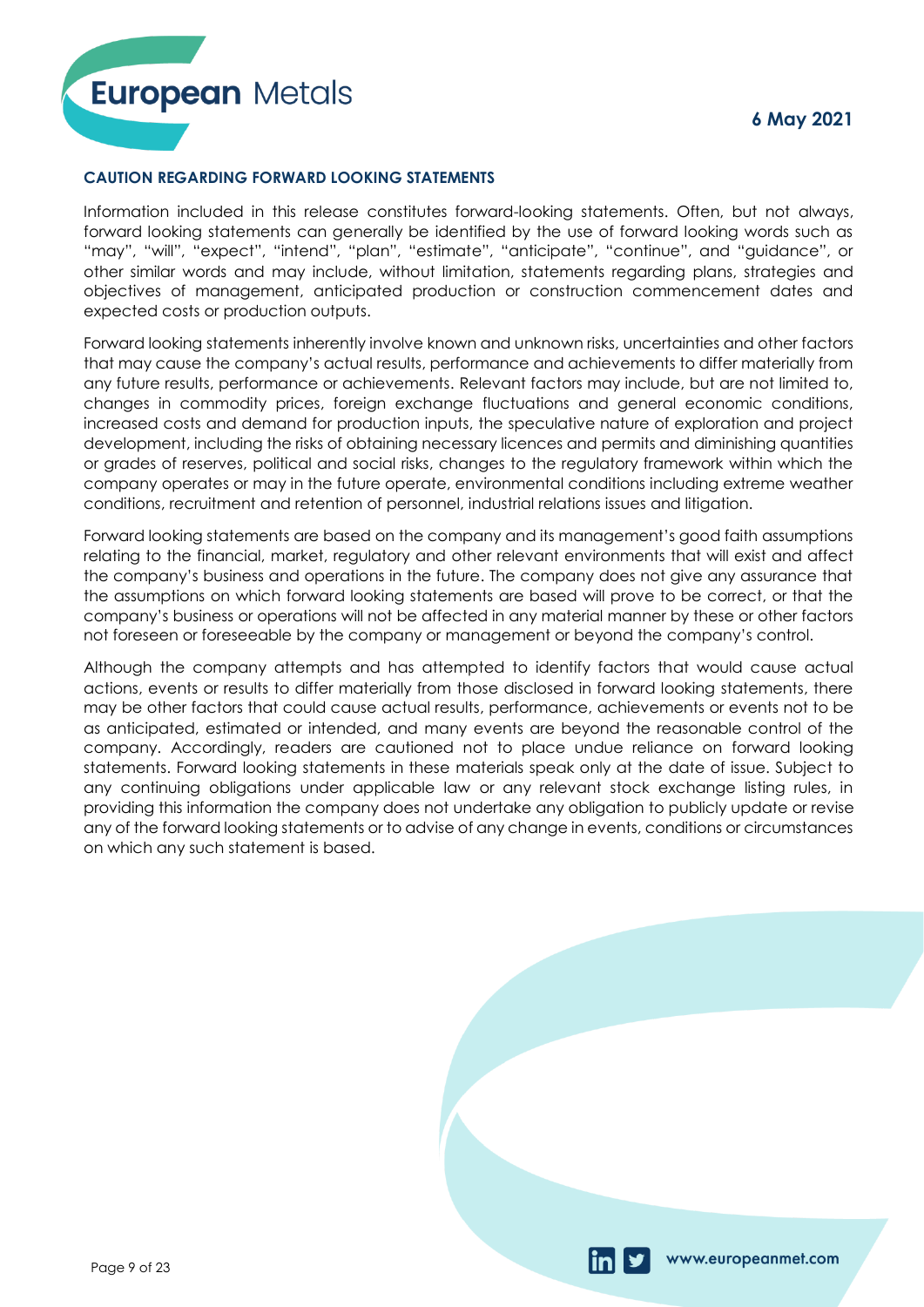



# **LITHIUM CLASSIFICATION AND CONVERSION FACTORS**

Lithium grades are normally presented in percentages or parts per million (ppm). Grades of deposits are also expressed as lithium compounds in percentages, for example as a percent lithium oxide (Li<sub>2</sub>O) content or percent lithium carbonate (Li<sub>2</sub>CO<sub>3</sub>) content.

Lithium carbonate equivalent ("LCE") is the industry standard terminology for, and is equivalent to, Li2CO3. Use of LCE is to provide data comparable with industry reports and is the total equivalent amount of lithium carbonate, assuming the lithium content in the deposit is converted to lithium carbonate, using the conversion rates in the table included below to get an equivalent  $Li<sub>2</sub>CO<sub>3</sub>$  value in percent. Use of LCE assumes 100% recovery and no process losses in the extraction of Li<sub>2</sub>CO<sub>3</sub> from the deposit.

Lithium resources and reserves are usually presented in tonnes of LCE or Li.

The standard conversion factors are set out in the table below:

# **Table: Conversion Factors for Lithium Compounds and Minerals**

| Convert from      |                                 | Convert to Li | Convert to $Li2O$ | Convert to $Li2CO3$ | Convert to $LiOH.H2O$ |
|-------------------|---------------------------------|---------------|-------------------|---------------------|-----------------------|
| Lithium           |                                 | .000          | 2.153             | 5.325               | 6.048                 |
| Lithium Oxide     | Li2O                            | 0.464         | .000              | 2.473               | 2.809                 |
| Lithium Carbonate | Li <sub>2</sub> CO <sub>3</sub> | 0.188         | 0.404             | 000.1               | 1.136                 |
| Lithium Hydroxide | LiOH.H2O                        | 0.165         | 0.356             | 0.880               | 000. ا                |
| Lithium Fluoride  | LiF                             | 0.268         | 0.576             | .424                | 1.618                 |

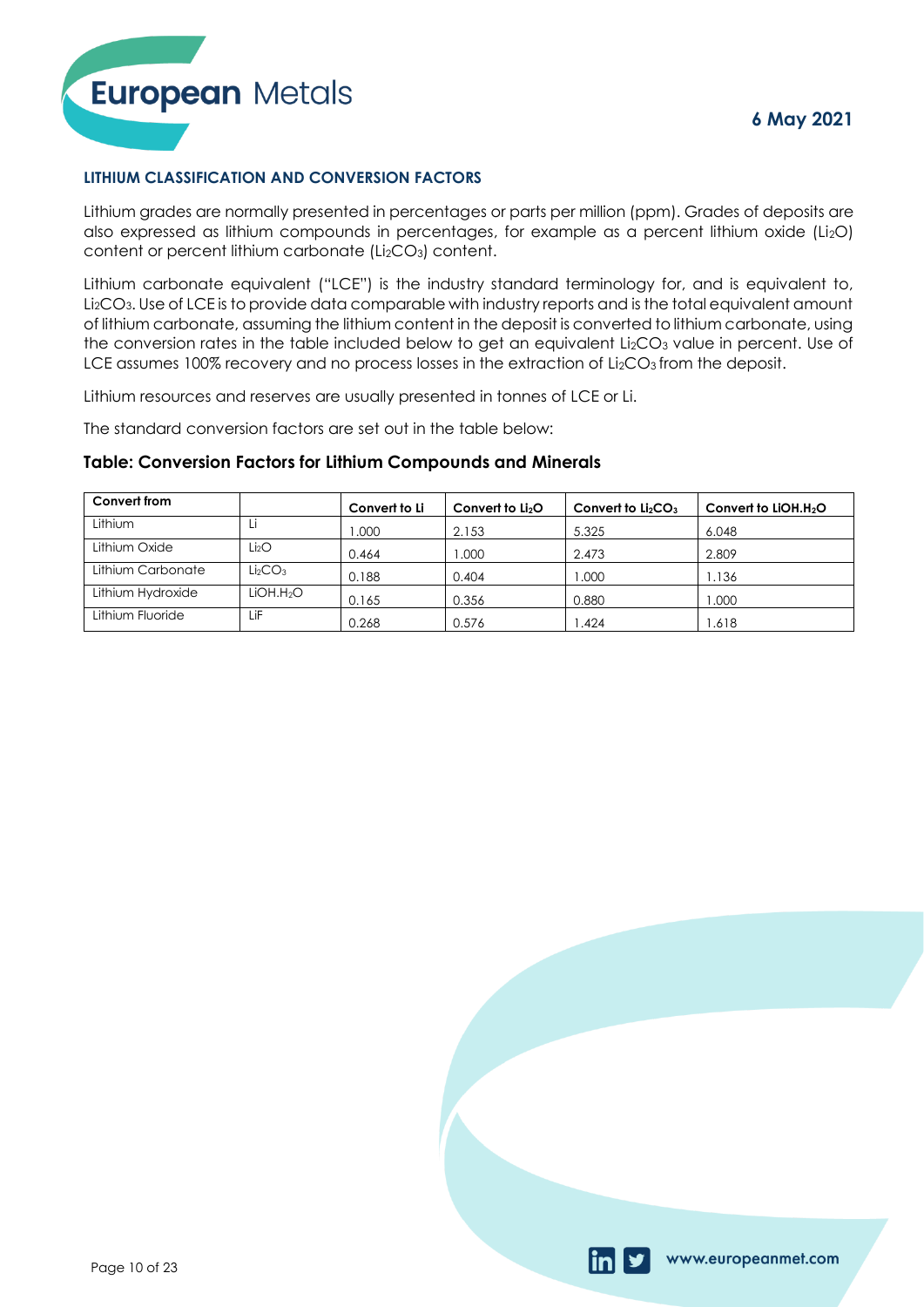

## **WEBSITE**

A copy of this announcement is available from the Company's website at www.europeanmet.com.

### **ENQUIRIES:**

| <b>European Metals Holdings Limited</b><br>Keith Coughlan, Executive Chairman                                                                     | Tel: +61 (0) 419 996 333<br>Email: keith@europeanmet.com  |
|---------------------------------------------------------------------------------------------------------------------------------------------------|-----------------------------------------------------------|
| Kiran Morzaria, Non-Executive Director                                                                                                            | Tel: +44 (0) 20 7440 0647                                 |
| Dennis Wilkins, Company Secretary                                                                                                                 | Tel: +61 (0) 417 945 049<br>Email: dennis@europeanmet.com |
| <b>WH Ireland Ltd (Nomad &amp; Joint Broker)</b><br>James Joyce/James Sinclair-Ford<br>(Corporate Finance)<br>Harry Ansell/Jasper Berry (Broking) | Tel: +44 (0) 20 7220 1666                                 |
| <b>Shard Capital (Joint Broker)</b><br>Damon Heath<br>Erik Woolgar                                                                                | Tel: +44 (0) 20 7186 9950                                 |
| <b>Blytheweigh (Financial PR)</b><br>Tim Blythe<br>Megan Ray                                                                                      | Tel: +44 (0) 20 7138 3222                                 |
| <b>Chapter 1 Advisors (Financial PR - Aus)</b><br>David Tasker                                                                                    | Tel: +61 (0) 433 112 936                                  |

The information contained within this announcement is considered to be inside information, for the purposes of Article 7 of EU Regulation 596/2014, prior to its release. The person who authorised for the release of this announcement on behalf of the Company was Keith Coughlan, Executive Chairman.

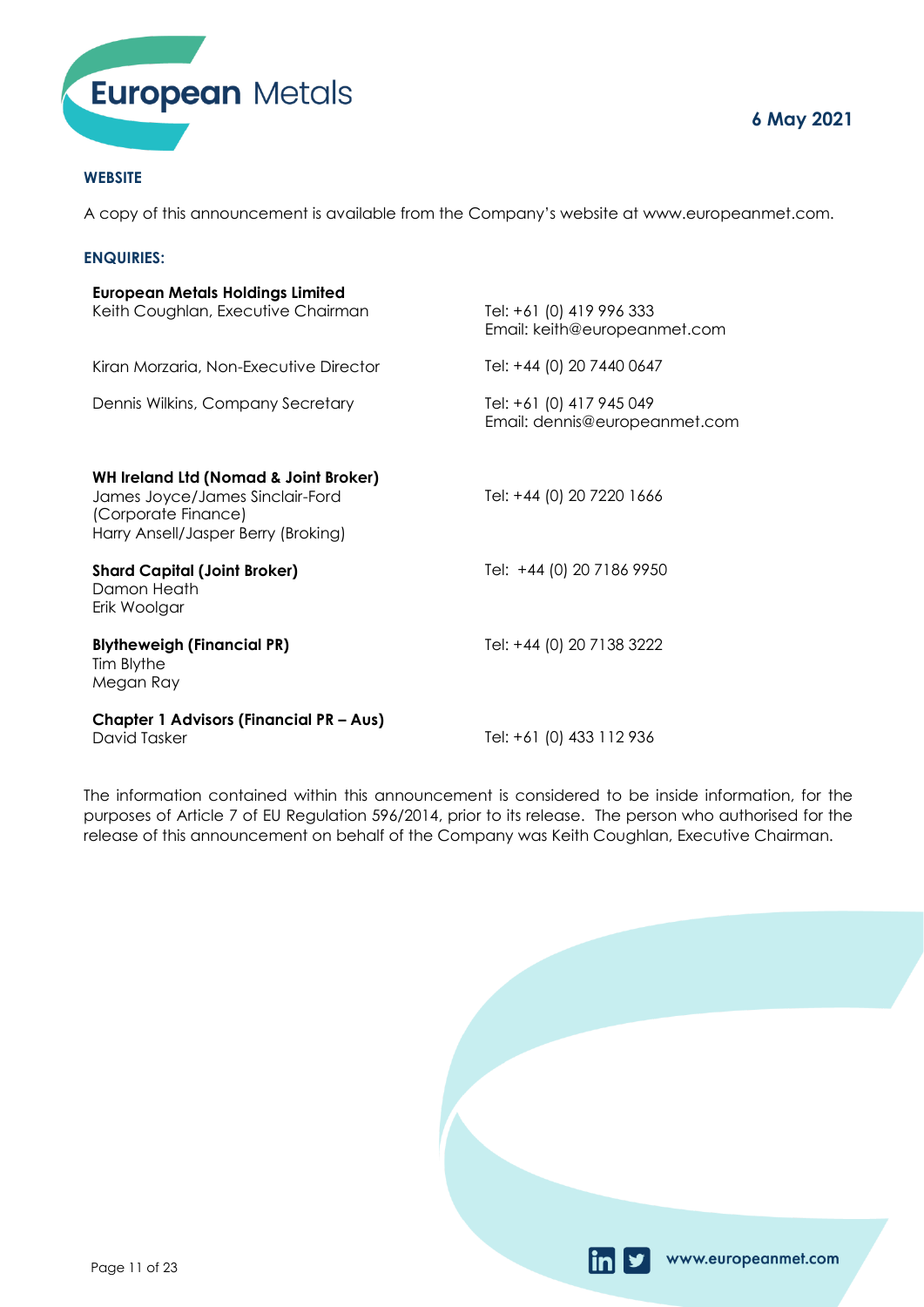# **JORC Code, 2012 Edition - Table 1**

# Section 1 Sampling Techniques and Data

| <b>Criteria</b><br><b>JORC Code explanation</b>                                                                                                                                                                                                                                                                                                                                                                                                                                                                                                                                                                                                                                                                                                                                                                                                                                                                                                                                                                                                                                                                                                                                         | <b>Commentary</b>                                                                                                                                                                                                                                                                                                                                                                                                                                                                                                                                                                                                                                                                                                                                                                                                                                                                                                                                                                                                                                                                                                                                                                                              |
|-----------------------------------------------------------------------------------------------------------------------------------------------------------------------------------------------------------------------------------------------------------------------------------------------------------------------------------------------------------------------------------------------------------------------------------------------------------------------------------------------------------------------------------------------------------------------------------------------------------------------------------------------------------------------------------------------------------------------------------------------------------------------------------------------------------------------------------------------------------------------------------------------------------------------------------------------------------------------------------------------------------------------------------------------------------------------------------------------------------------------------------------------------------------------------------------|----------------------------------------------------------------------------------------------------------------------------------------------------------------------------------------------------------------------------------------------------------------------------------------------------------------------------------------------------------------------------------------------------------------------------------------------------------------------------------------------------------------------------------------------------------------------------------------------------------------------------------------------------------------------------------------------------------------------------------------------------------------------------------------------------------------------------------------------------------------------------------------------------------------------------------------------------------------------------------------------------------------------------------------------------------------------------------------------------------------------------------------------------------------------------------------------------------------|
| Sampling<br>Nature and quality of sampling (eg cut<br>$\bullet$<br>techniques<br>channels, random<br>chips, or<br>specific<br>specialised industry standard measurement<br>tools appropriate to the minerals under<br>investigation, such as down hole gamma<br>sondes, or handheld XRF instruments, etc).<br>These examples should not be taken as<br>limiting the broad meaning of sampling.<br>Include reference to measures taken to<br>ensure sample representivity and the<br>appropriate calibration of any measurement<br>tools or systems used.<br>of<br>the<br>Aspects<br>determination<br>of<br>٠<br>mineralisation that are Material to the Public<br>Report.<br>In cases where 'industry standard' work has<br>been done this would be relatively simple (eg<br>'reverse circulation drilling was used to<br>obtain 1 m samples from which 3 kg was<br>pulverised to produce a 30 g charge for fire<br>assay'). In other cases more explanation may<br>be required, such as where there is coarse<br>gold that has inherent sampling problems.<br>Unusual commodities or mineralisation types<br>(eg submarine nodules) may warrant<br>disclosure of detailed information. | Between 2014 and 2021, the Company<br>$\bullet$<br>commenced a core drilling program and<br>collected samples from core splits in line<br>with JORC Code guidelines.<br>Sample intervals honour geological or<br>visible mineralization boundaries and vary<br>between 50 cm and 2 m. Majority of<br>samples is 1 m in length<br>The samples are half or quarter of core;<br>the latter applied for large diameter core.<br>Between 1952 and 1989, the Cinovec<br>deposit was sampled in two ways: in drill<br>core and underground channel samples.<br>Channel samples, from drift ribs and faces,<br>were collected during detailed exploration<br>between 1952 and 1989 by Geoindustria<br>n.p.<br>Rudne<br>Doly<br>and<br>n.p.,<br>both<br>Czechoslovak State companies. Sample<br>length was 1 m, channel 10x5 cm, sample<br>mass about 15 kg. Up to 1966, samples<br>were collected using hammer and chisel;<br>from 1966 a small drill (Holman Hammer)<br>was used. 14179 samples were collected<br>and transported to a crushing facility.<br>Core and channel samples were crushed<br>in two steps: to -5mm, then to -0.5mm.<br>100g splits were obtained and pulverized<br>to -0.045mm for analysis. |
| Drilling<br>Drill type (eg core, reverse circulation, open-<br>٠<br>techniques<br>hole hammer, rotary air blast, auger,<br>Bangka, sonic, etc) and details (eg core<br>diameter, triple or standard tube, depth of<br>diamond tails, face-sampling bit or other<br>type, whether core is oriented and if so, by<br>what method, etc).<br>Page 12 of 23                                                                                                                                                                                                                                                                                                                                                                                                                                                                                                                                                                                                                                                                                                                                                                                                                                  | In 2014, three core holes were drilled for<br>$\bullet$<br>a total of 940.1m. In 2015, six core holes<br>were drilled for a total of 2,455.9m. In<br>2016, seventeen core holes were drilled<br>for a total of 6,081m. In 2017, six core<br>holes were drilled for a total of 2697.1m. In<br>2018, ten core holes were drilled for a total<br>of 1831.55m. From 2020 until now 17 core<br>holes were drilled for a total 4,998m.<br>In 2014 and 2015, the core size was HQ3<br>(60mm diameter) in upper parts of holes;<br>in deeper sections the core size was<br>reduced to NQ3 (44 mm diameter). Core<br>recovery was high (average 98%). In 2016<br>and 2017 up to four drill rigs were used,<br>and select holes employed PQ sized core<br>for upper parts of the drillholes. In deeper<br>sections HQ core was produced.<br>Historically<br>only core<br>drilling<br>was<br>employed, either from surface or from<br>underground.<br>Surface drilling: 78 holes, total 30,214.8<br>$\bullet$<br>meters; vertical and inclined, maximum<br>depth 1596 m (structural hole). Core<br>diameters from 220 mm near surface to<br>110 mm at depth. Average core recovery<br>www.europeanmet.com                 |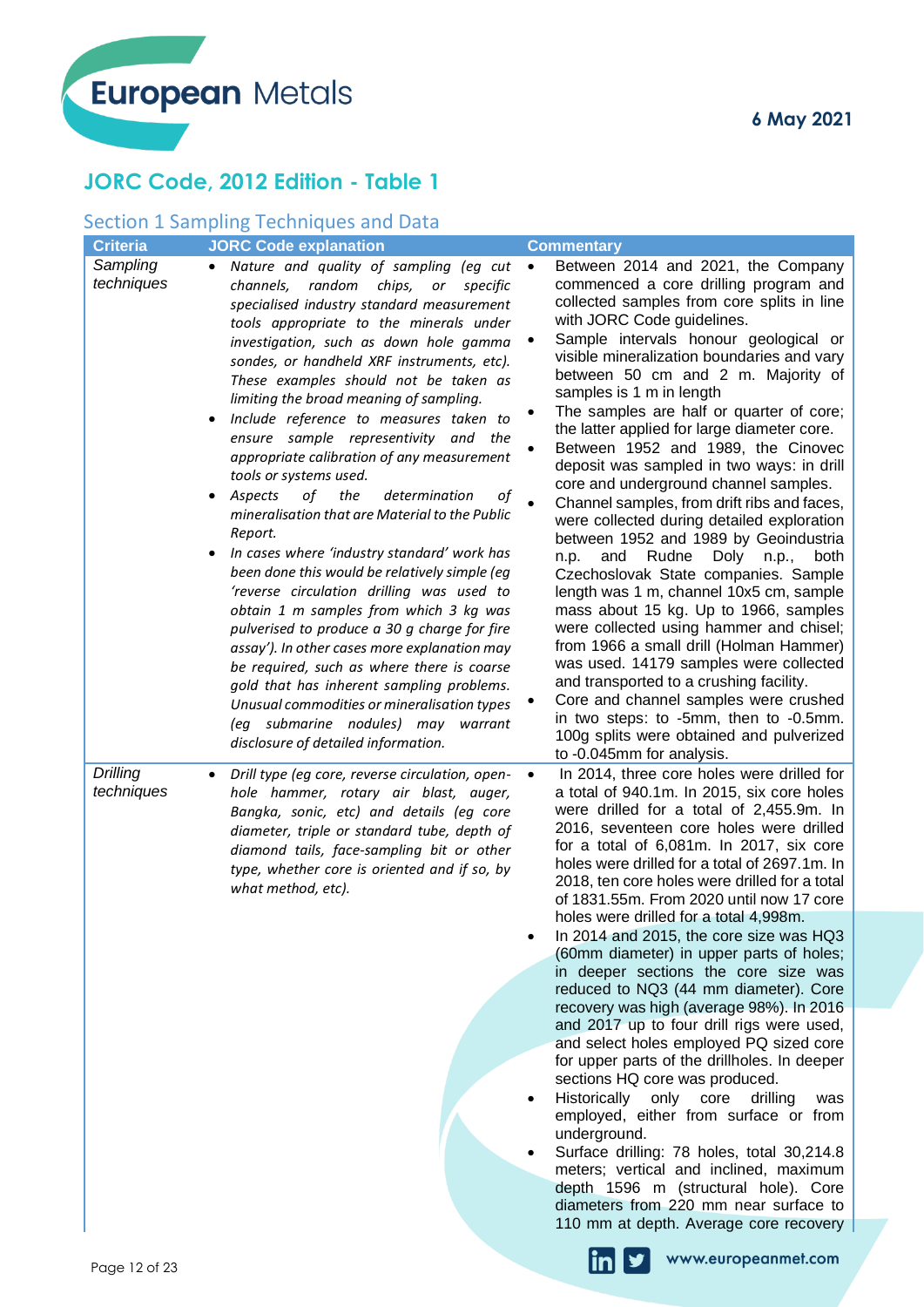| <b>Criteria</b>                                                     | <b>JORC Code explanation</b>                                                                                                                                                                                                                                                                                                                                                                                                                                                                                                                                                                                                                                                                                                       | <b>Commentary</b>                                                                                                                                                                                                                                                                                                                                                                                                                                                                                                                                                                                                                                                                                                                                                                                                                                                                                                                  |
|---------------------------------------------------------------------|------------------------------------------------------------------------------------------------------------------------------------------------------------------------------------------------------------------------------------------------------------------------------------------------------------------------------------------------------------------------------------------------------------------------------------------------------------------------------------------------------------------------------------------------------------------------------------------------------------------------------------------------------------------------------------------------------------------------------------|------------------------------------------------------------------------------------------------------------------------------------------------------------------------------------------------------------------------------------------------------------------------------------------------------------------------------------------------------------------------------------------------------------------------------------------------------------------------------------------------------------------------------------------------------------------------------------------------------------------------------------------------------------------------------------------------------------------------------------------------------------------------------------------------------------------------------------------------------------------------------------------------------------------------------------|
|                                                                     |                                                                                                                                                                                                                                                                                                                                                                                                                                                                                                                                                                                                                                                                                                                                    | 89.3%.<br>Underground<br>drilling:<br>999<br>holes<br>tor<br>54,974.74 m; horizontal and inclined. Core<br>diameter 46mm; drilled by Craelius XC42<br>or DIAMEC drills.                                                                                                                                                                                                                                                                                                                                                                                                                                                                                                                                                                                                                                                                                                                                                            |
| Drill<br>sample<br>recovery                                         | Method of recording and assessing core and<br>$\bullet$<br>chip sample recoveries and results assessed.<br>Measures taken to maximise sample<br>recovery and ensure representative nature of<br>the samples.<br>Whether a relationship exists between<br>sample recovery and grade and whether<br>sample bias may have occurred due to<br>of fine/coarse<br>preferential<br>loss/gain<br>material.                                                                                                                                                                                                                                                                                                                                 | Core recovery for historical surface drill<br>$\bullet$<br>holes was recorded on drill logs and<br>entered into the database.<br>No correlation between grade and core<br>recovery was established.                                                                                                                                                                                                                                                                                                                                                                                                                                                                                                                                                                                                                                                                                                                                |
| Logging                                                             | Whether core and chip samples have been<br>geologically and geotechnically logged to a<br>level of detail to support appropriate Mineral<br>Resource estimation, mining studies and<br>metallurgical studies.<br>Whether<br>logging<br>qualitative<br>is<br>or<br>quantitative in nature. Core (or costean,<br>channel, etc) photography.<br>The total length and percentage of the<br>relevant intersections logged.                                                                                                                                                                                                                                                                                                              | In 2014-2021, core descriptions were<br>recorded into paper logging forms by hand<br>and later entered into an Excel database.<br>Core was logged in detail historically in a<br>facility 6 km from the mine site.<br>The<br>following features were logged<br>and<br>recorded in paper logs: lithology, alteration<br>(including intensity divided into weak,<br>medium<br>strong/pervasive),<br>and<br>and<br>occurrence of ore minerals expressed in<br>%, macroscopic description of congruous<br>intervals and structures and core recovery.                                                                                                                                                                                                                                                                                                                                                                                  |
| Sub-sampling<br>techniques<br>sample<br>and<br>preparation          | If core, whether cut or sawn and whether<br>$\bullet$<br>quarter, half or all core taken.<br>If non-core, whether riffled, tube sampled,<br>$\bullet$<br>rotary split, etc and whether sampled wet or<br>dry.<br>For all sample types, the nature, quality and<br>appropriateness of the sample preparation<br>technique.<br>Quality control procedures adopted for all<br>sub-sampling<br>maximise<br>stages<br>to<br>representivity of samples.<br>Measures taken to ensure that the sampling<br>is representative of the in situ material<br>collected, including for instance results for<br>field duplicate/second-half sampling.<br>Whether sample sizes are appropriate to the<br>grain size of the material being sampled. | In 2014-21, core was washed, geologically<br>$\bullet$<br>logged, sample intervals determined and<br>marked then the core was cut in half.<br>Larger core was cut in half and one half<br>was cut again to obtain a quarter core<br>sample. One half or one quarter samples<br>were delivered to ALS Global for assaying<br>after duplicates, blanks and standards<br>were inserted in the sample stream. The<br>remaining drill core is stored on site for<br>reference.<br>Sample preparation was carried out by<br>ALS Global in Romania, using industry<br>standard techniques appropriate for the<br>style of mineralisation represented at<br>Cinovec.<br>Historically, core was either split or<br>$\bullet$<br>consumed entirely for analyses.<br>Samples<br>considered<br>are<br>be<br>to<br>representative.<br>Sample size and grains size are deemed<br>$\bullet$<br>appropriate for the analytical techniques<br>used. |
| Quality<br>$of \bullet$<br>data<br>assay<br>and laboratory<br>tests | The nature, quality and appropriateness of<br>the assaying and laboratory procedures used<br>and whether the technique is considered<br>partial or total.<br>geophysical<br>For<br>tools,<br>spectrometers,                                                                                                                                                                                                                                                                                                                                                                                                                                                                                                                        | In 2014-21, core samples were assayed by<br>$\bullet$<br>ALS Global.<br>The most<br>appropriate<br>analytical methods were determined by<br>results of tests for various analytical<br>techniques.                                                                                                                                                                                                                                                                                                                                                                                                                                                                                                                                                                                                                                                                                                                                 |
| Page 13 of 23                                                       |                                                                                                                                                                                                                                                                                                                                                                                                                                                                                                                                                                                                                                                                                                                                    | The following analytical methods were<br>www.europeanmet.com                                                                                                                                                                                                                                                                                                                                                                                                                                                                                                                                                                                                                                                                                                                                                                                                                                                                       |

 $\ln$   $\frac{y}{x}$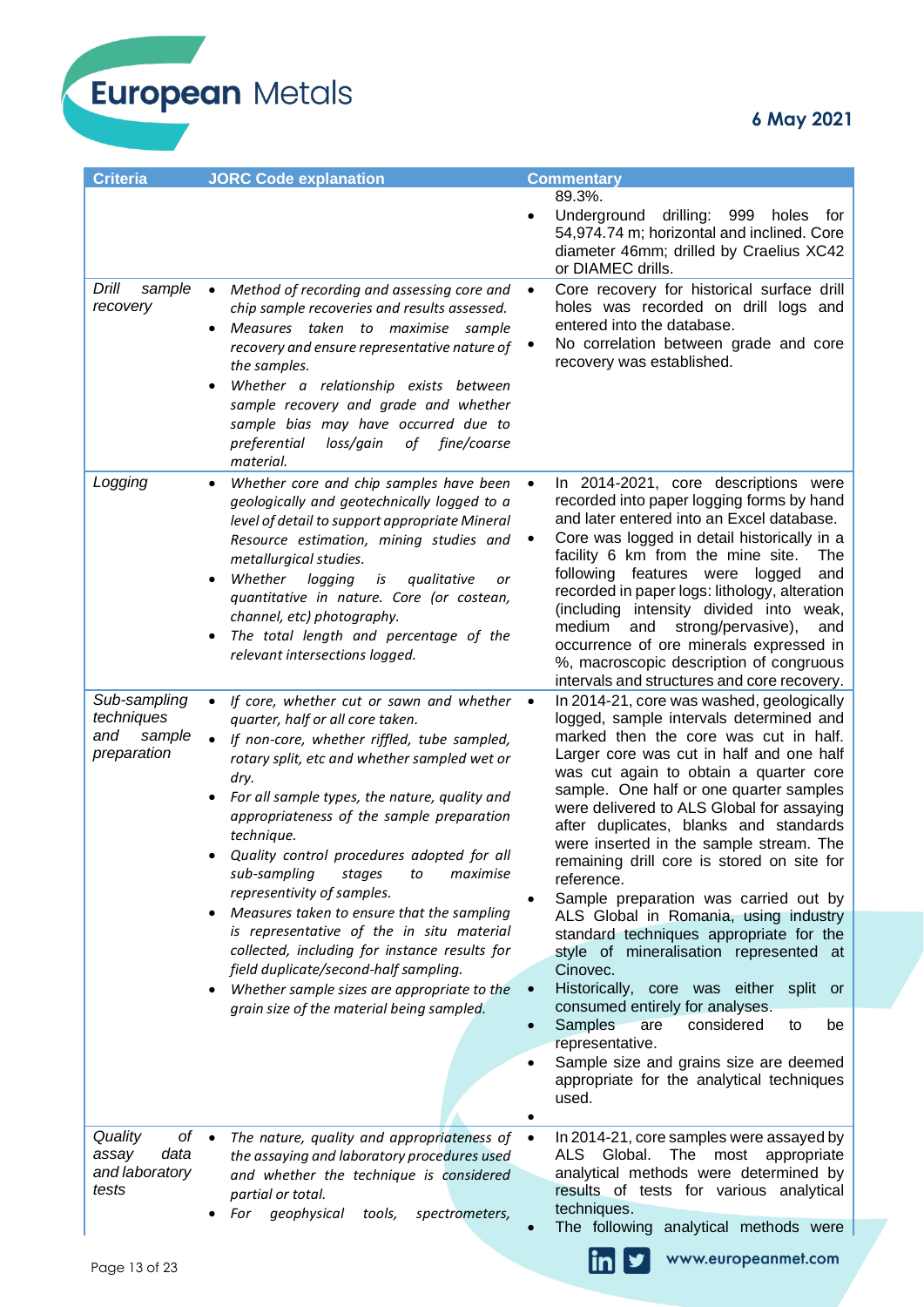European Metals

| <b>Criteria</b>                             | <b>JORC Code explanation</b>                                                                                                                                                                                                                                                                                                                                                                                                             | <b>Commentary</b>                                                                                                                                                                                                                                                                                                                                                                                                                                                                                                                                                                                                                                                                                                                                                                                                                                                                                                                                                                                                                                                                                                                                                                                                                                                                                                                                                                                                                                                                                                                                                                                     |
|---------------------------------------------|------------------------------------------------------------------------------------------------------------------------------------------------------------------------------------------------------------------------------------------------------------------------------------------------------------------------------------------------------------------------------------------------------------------------------------------|-------------------------------------------------------------------------------------------------------------------------------------------------------------------------------------------------------------------------------------------------------------------------------------------------------------------------------------------------------------------------------------------------------------------------------------------------------------------------------------------------------------------------------------------------------------------------------------------------------------------------------------------------------------------------------------------------------------------------------------------------------------------------------------------------------------------------------------------------------------------------------------------------------------------------------------------------------------------------------------------------------------------------------------------------------------------------------------------------------------------------------------------------------------------------------------------------------------------------------------------------------------------------------------------------------------------------------------------------------------------------------------------------------------------------------------------------------------------------------------------------------------------------------------------------------------------------------------------------------|
|                                             | handheld XRF instruments,<br>the<br>etc,<br>parameters used in determining the analysis<br>including instrument make and model,<br>reading times, calibrations factors applied<br>and their derivation, etc.<br>Nature of quality control procedures adopted<br>(eg standards, blanks, duplicates, external<br>laboratory checks) and whether acceptable<br>levels of accuracy (ie lack of bias) and<br>precision have been established. | chosen: ME-MS81 (lithium borate fusion or<br>4 acid digest, ICP-MS finish) for a suite of<br>elements including Sn and W and ME-<br>4ACD81 (4 acid digest, ICP-AES finish)<br>additional elements including lithium. In<br>2020 and 2021, the method ME-MS89L<br>(lithium borate fusion or 4 acid digest, ICP-<br>MS finish) was used, which covers all<br>elements of interest, incl. Li, Sn and W.<br>About 40% of samples were analysed by<br>ME-MS81d (ME-MS81 plus whole rock<br>package). Samples with over 1% tin are<br>analysed by XRF. Samples over 1%<br>lithium were analysed by Li-OG63 (four<br>acid and ICP finish).<br>Standards, blanks and duplicates were<br>$\bullet$<br>inserted into the sample stream. Initial tin<br>standard<br>results<br>indicated<br>possible<br>downgrading bias; the laboratory repeated<br>the analysis with satisfactory results.<br>Historically, tin content was measured by<br>$\bullet$<br>XRF and using wet chemical methods. W<br>and Li were analysed by spectral methods.<br>Analytical QA was internal and external.<br>The former subjected 5% of the sample to<br>repeat analysis in the same facility. 10% of<br>samples were<br>analysed<br>in<br>another<br>also<br>located<br>laboratory,<br>in.<br>Czechoslovakia. The QA/QC procedures<br>were set to the State norms and are<br>considered adequate. It is unknown<br>whether external standards or sample<br>duplicates were used.<br>Overall<br>accuracy of<br>sampling<br>and<br>assaying was proved later by test mining<br>and reconciliation of mined and analysed<br>grades. |
| Verification of<br>sampling and<br>assaying | The verification of significant intersections by<br>either independent or alternative company<br>personnel.<br>The use of twinned holes.<br>Documentation of primary data, data entry                                                                                                                                                                                                                                                    | During the 2014-21 drill campaigns the<br>Company indirectly verified grades of tin<br>and lithium by comparing the length and<br>grade of mineral intercepts with the current<br>block model.                                                                                                                                                                                                                                                                                                                                                                                                                                                                                                                                                                                                                                                                                                                                                                                                                                                                                                                                                                                                                                                                                                                                                                                                                                                                                                                                                                                                        |
|                                             | procedures, data verification, data storage<br>(physical and electronic) protocols.<br>Discuss any adjustment to assay data.                                                                                                                                                                                                                                                                                                             |                                                                                                                                                                                                                                                                                                                                                                                                                                                                                                                                                                                                                                                                                                                                                                                                                                                                                                                                                                                                                                                                                                                                                                                                                                                                                                                                                                                                                                                                                                                                                                                                       |
| Location<br>оf<br>data points               | Accuracy and quality of surveys used to<br>locate drill holes (collar and down-hole<br>surveys), trenches, mine workings and other<br><b>locations</b><br>used<br>Mineral<br>in<br>Resource<br>estimation.<br>Specification of the grid system used.<br>Quality and adequacy of topographic<br>control.                                                                                                                                  | In 2014-21, drill collar locations were<br>surveyed by a registered surveyor.<br>Down hole surveys were recorded by a<br>contractor.<br>Historically,<br>collars<br>drill<br>hole<br>were<br>٠<br>surveyed with a great degree of precision<br>by the mine survey crew.<br>Hole locations are recorded in the local S-<br>JTSK Krovak grid.<br>Topographic control is excellent.                                                                                                                                                                                                                                                                                                                                                                                                                                                                                                                                                                                                                                                                                                                                                                                                                                                                                                                                                                                                                                                                                                                                                                                                                      |

 $\overline{\ln}$   $\overline{y}$ 

www.europeanmet.com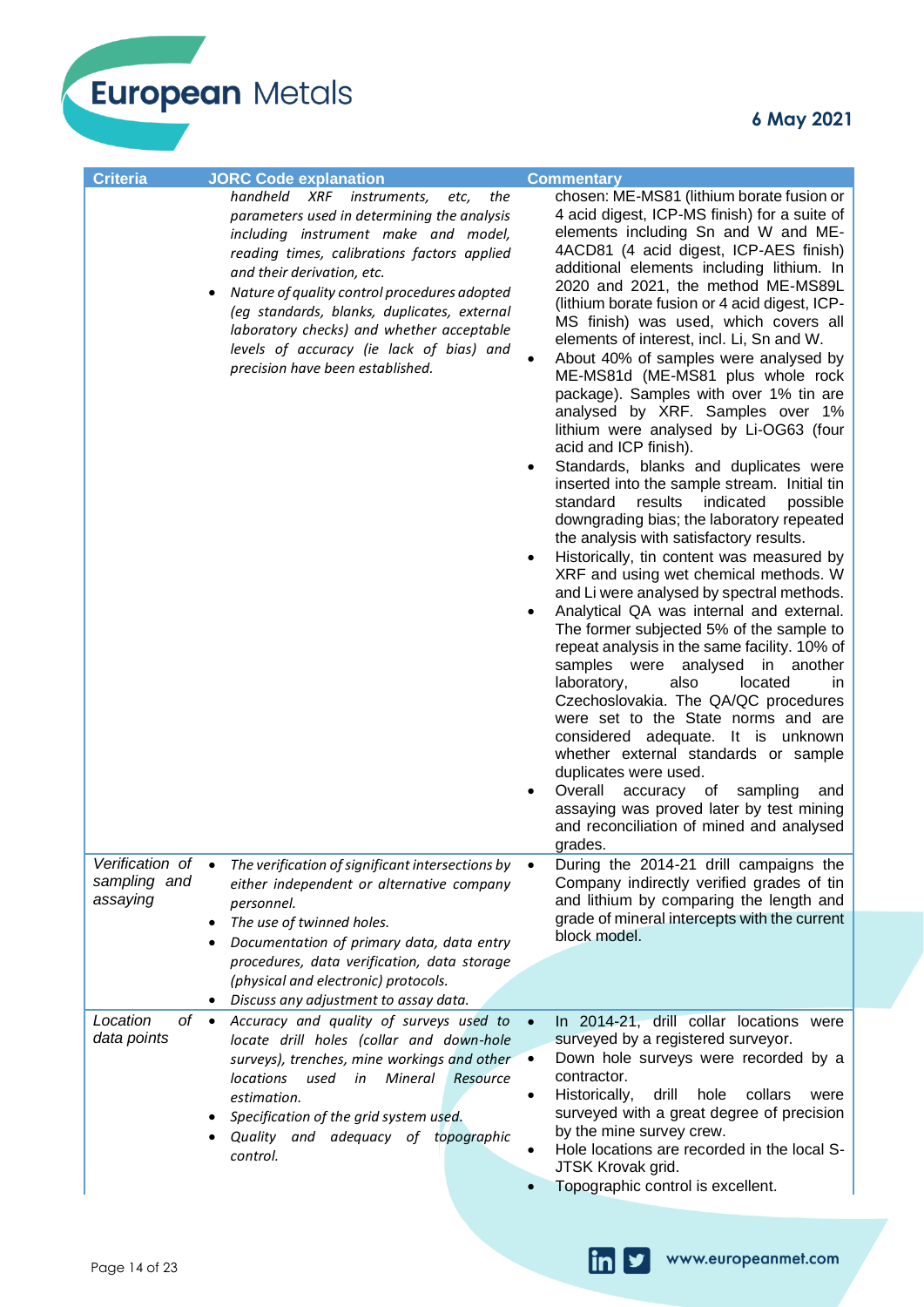# **6 May 2021**

| <b>Criteria</b>                                                           | <b>JORC Code explanation</b>                                                                                                                                                                                                                                                                                                                                                                                          | <b>Commentary</b>                                                                                                                                                                                                                                                                                                                                                                                                                                                                                                                                                                                                                                                                                                                                                                                                                                                                                                                                                                                                                                                                                                        |
|---------------------------------------------------------------------------|-----------------------------------------------------------------------------------------------------------------------------------------------------------------------------------------------------------------------------------------------------------------------------------------------------------------------------------------------------------------------------------------------------------------------|--------------------------------------------------------------------------------------------------------------------------------------------------------------------------------------------------------------------------------------------------------------------------------------------------------------------------------------------------------------------------------------------------------------------------------------------------------------------------------------------------------------------------------------------------------------------------------------------------------------------------------------------------------------------------------------------------------------------------------------------------------------------------------------------------------------------------------------------------------------------------------------------------------------------------------------------------------------------------------------------------------------------------------------------------------------------------------------------------------------------------|
| Data spacing<br>and<br>distribution                                       | Data spacing for reporting of Exploration<br>$\bullet$<br>Results.<br>Whether the data spacing and distribution is<br>sufficient to establish the degree of<br>geological and grade continuity appropriate<br>for the Mineral Resource and Ore Reserve<br>estimation procedure(s) and classifications<br>applied.<br>Whether sample compositing has been<br>applied.                                                  | Historical data density is very high.<br>$\bullet$<br>Spacing is sufficient to establish an<br>$\bullet$<br>inferred<br>that<br>was<br>initially<br>resource<br>estimated using MICROMINE software in<br>Perth, 2012.<br>Areas with lower coverage of Li% assays<br>identified as<br>have been<br>exploration<br>targets.<br>Sample compositing to 1m intervals has<br>been applied mathematically prior to<br>estimation but not physically.                                                                                                                                                                                                                                                                                                                                                                                                                                                                                                                                                                                                                                                                            |
| Orientation of<br>data<br>in<br>relation<br>to<br>geological<br>structure | $\bullet$<br>Whether<br>the orientation<br>of sampling<br>achieves unbiased sampling of possible<br>structures and the extent to which this is<br>known, considering the deposit type.<br>If the relationship between the drilling<br>٠<br>orientation and the orientation of key<br>mineralised structures is considered to have<br>introduced a sampling bias, this should be<br>assessed and reported if material. | In 2014-21, drill hole azimuth and dip was<br>$\bullet$<br>planned to intercept the mineralized zones<br>at near-true thickness. As the mineralized<br>zones dip shallowly to the south, drill holes<br>were vertical or near vertical and directed<br>the north. Due to<br>land access<br>to<br>restrictions, certain holes could not be<br>positioned in sites with ideal drill angle.<br>The Company has not directly collected<br>any samples underground because the<br>workings are inaccessible at this time.<br>Based on historic reports, level plan maps,<br>sections and core logs, the samples were<br>collected<br>unbiased<br>in<br>an<br>fashion,<br>systematically on two underground levels<br>from drift ribs and faces, as well as from<br>underground holes drilled perpendicular to<br>the drift directions. The sample density is<br>adequate for the style of deposit.<br>Multiple samples were taken and analysed<br>٠<br>by the Company from the historic tailing<br>repository and waste dump. Only lithium<br>was analysed (Sn and W too low).<br>The<br>results matched the historic grades. |
| Sample<br>security                                                        | The measures taken to ensure sample<br>security.                                                                                                                                                                                                                                                                                                                                                                      | 2014-21<br>programs,<br>the<br>only<br>the<br>In<br>$\bullet$<br>Company's employees and contractors<br>drill<br>handled<br>conducted<br>core<br>and<br>sampling. The core was collected from the<br>drill rig each day and transported in a<br>company vehicle to the secure Company<br>premises where it was logged and cut.<br>geologists<br>supervised<br>Company<br>the the<br>process and logged/sampled the core.<br><b>The</b><br>samples<br>transported<br>were<br>by<br>Company<br>personnel<br>$\overline{a}$<br>Company<br>in<br>vehicle, or by international courier to the<br>ALS Global laboratory pick-up station. The<br>remaining core is stored under lock and<br>key.<br>Historically, sample security was ensured<br>by State norms applied to exploration. The<br>State norms were similar to currently<br><b>JORC</b><br>best<br>practice<br>and<br>accepted<br>guidelines for sample security.                                                                                                                                                                                                   |
| <b>Audits</b><br>$or \bullet$<br>reviews                                  | The results of any audits or reviews of $\bullet$<br>sampling techniques and data.                                                                                                                                                                                                                                                                                                                                    | Review of sampling techniques possible<br>from written records. No flaws found.                                                                                                                                                                                                                                                                                                                                                                                                                                                                                                                                                                                                                                                                                                                                                                                                                                                                                                                                                                                                                                          |

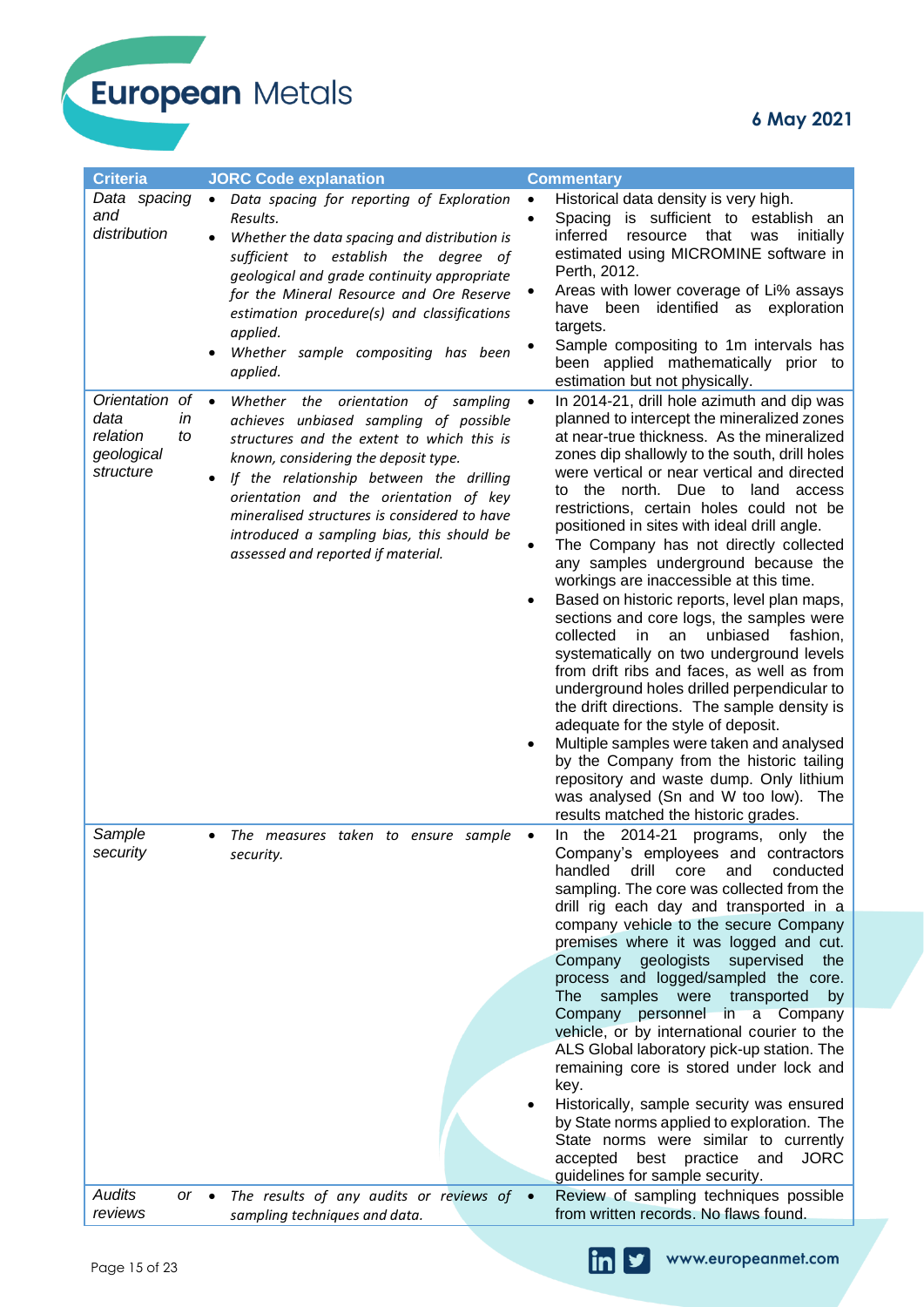# Section 2 Reporting of Exploration Results

(Criteria listed in section 1 also apply to this section.)

| Criteria ilsteu ili sectioni Taiso apply to this section.)                                   | <b>JORC Code explanation</b>                                                                                                                                                                                                                                                                                                                                                                                                                                                                                         |                                                                                                                                                                                                                                                                                                                                                                                                                                                                                                                                                                                                                              |
|----------------------------------------------------------------------------------------------|----------------------------------------------------------------------------------------------------------------------------------------------------------------------------------------------------------------------------------------------------------------------------------------------------------------------------------------------------------------------------------------------------------------------------------------------------------------------------------------------------------------------|------------------------------------------------------------------------------------------------------------------------------------------------------------------------------------------------------------------------------------------------------------------------------------------------------------------------------------------------------------------------------------------------------------------------------------------------------------------------------------------------------------------------------------------------------------------------------------------------------------------------------|
| <b>Criteria</b><br>Mineral tenement and land<br>tenure status<br>Exploration done by other • | Type, reference name/number,<br>$\bullet$<br>location and ownership including<br>agreements or material issues with<br>third parties such as joint ventures,<br>partnerships, overriding royalties,<br>native title interests, historical<br>sites, wilderness or national park<br>and environmental settings.<br>The security of the tenure held at<br>the time of reporting along with<br>known<br>impediments<br>to<br>any<br>obtaining a licence to operate in the<br>area.<br>Acknowledgment and appraisal of • | <b>Commentary</b><br>Cinovec exploration rights held under<br>٠<br>licenses<br>Cinovec<br>four<br>(expires<br>31/12/2023),<br>Cinovec <sub>2</sub><br>(expires<br>31/12/2023),<br>Cinovec<br>3<br>(expires<br>31/10/2021) and Cinovec4 (expires<br>30/04/2022).<br>100%<br>owned<br>by<br>Geomet, no<br>native<br>interests<br>or<br>environmental<br>concerns. A State<br>royalty applies metals production and<br>is set as a fee in Czech crowns per<br>unit of metal produced.<br>There are no known impediments to<br>obtaining an Exploitation Permit for<br>the defined resource.<br>There has been no acknowledgment |
| parties                                                                                      | exploration by other parties.                                                                                                                                                                                                                                                                                                                                                                                                                                                                                        | or appraisal of exploration by other<br>parties.                                                                                                                                                                                                                                                                                                                                                                                                                                                                                                                                                                             |
| Geology                                                                                      | Deposit type, geological setting and<br>style of mineralisation.                                                                                                                                                                                                                                                                                                                                                                                                                                                     | Cinovec is a granite-hosted tin-<br>$\bullet$<br>tungsten-lithium deposit.<br>Late Variscan age, post-orogenic<br>$\bullet$<br>granite intrusion. Tin and tungsten<br>occur in oxide minerals (cassiterite<br>and wolframite). Lithium occurs in<br>zinnwaldite, a Li-rich muscovite<br>Mineralization in a small granite<br>٠<br>Vein and greisen type.<br>cupola.<br>Alteration<br>greisenisation,<br>is<br>silicification.                                                                                                                                                                                                |
| Drill hole Information                                                                       | A summary of all information<br>$\bullet$<br>material to the understanding of<br>the exploration results including a<br>tabulation<br>of<br>the<br>following<br>information for all Material drill<br>holes:<br>$\circ$ easting and northing of the drill<br>hole collar<br>o elevation or RL (Reduced Level -                                                                                                                                                                                                       | Reported previously.<br>$\bullet$                                                                                                                                                                                                                                                                                                                                                                                                                                                                                                                                                                                            |
|                                                                                              | elevation above sea level in<br>metres) of the drill hole collar<br>dip and azimuth of the hole<br>$\circ$<br>$\circ$ down<br>hole<br>length<br>and<br>interception depth                                                                                                                                                                                                                                                                                                                                            |                                                                                                                                                                                                                                                                                                                                                                                                                                                                                                                                                                                                                              |
|                                                                                              | $\circ$ hole length.<br>If the exclusion of this information<br>is justified on the basis that the<br>information is not Material and this<br>exclusion does not detract from the<br>understanding of the report, the<br>Competent Person should clearly<br>explain why this is the case.                                                                                                                                                                                                                            |                                                                                                                                                                                                                                                                                                                                                                                                                                                                                                                                                                                                                              |
| Data aggregation methods                                                                     | In reporting Exploration Results,<br>weighting averaging techniques,<br>maximum and/or minimum grade                                                                                                                                                                                                                                                                                                                                                                                                                 | Reporting of exploration results has<br>not and will not include aggregate<br>intercepts.<br>Metal<br>equivalent<br>used<br>not<br>in.<br>$\bullet$                                                                                                                                                                                                                                                                                                                                                                                                                                                                          |
| Page 16 of 23                                                                                |                                                                                                                                                                                                                                                                                                                                                                                                                                                                                                                      | www.europeanmet.com                                                                                                                                                                                                                                                                                                                                                                                                                                                                                                                                                                                                          |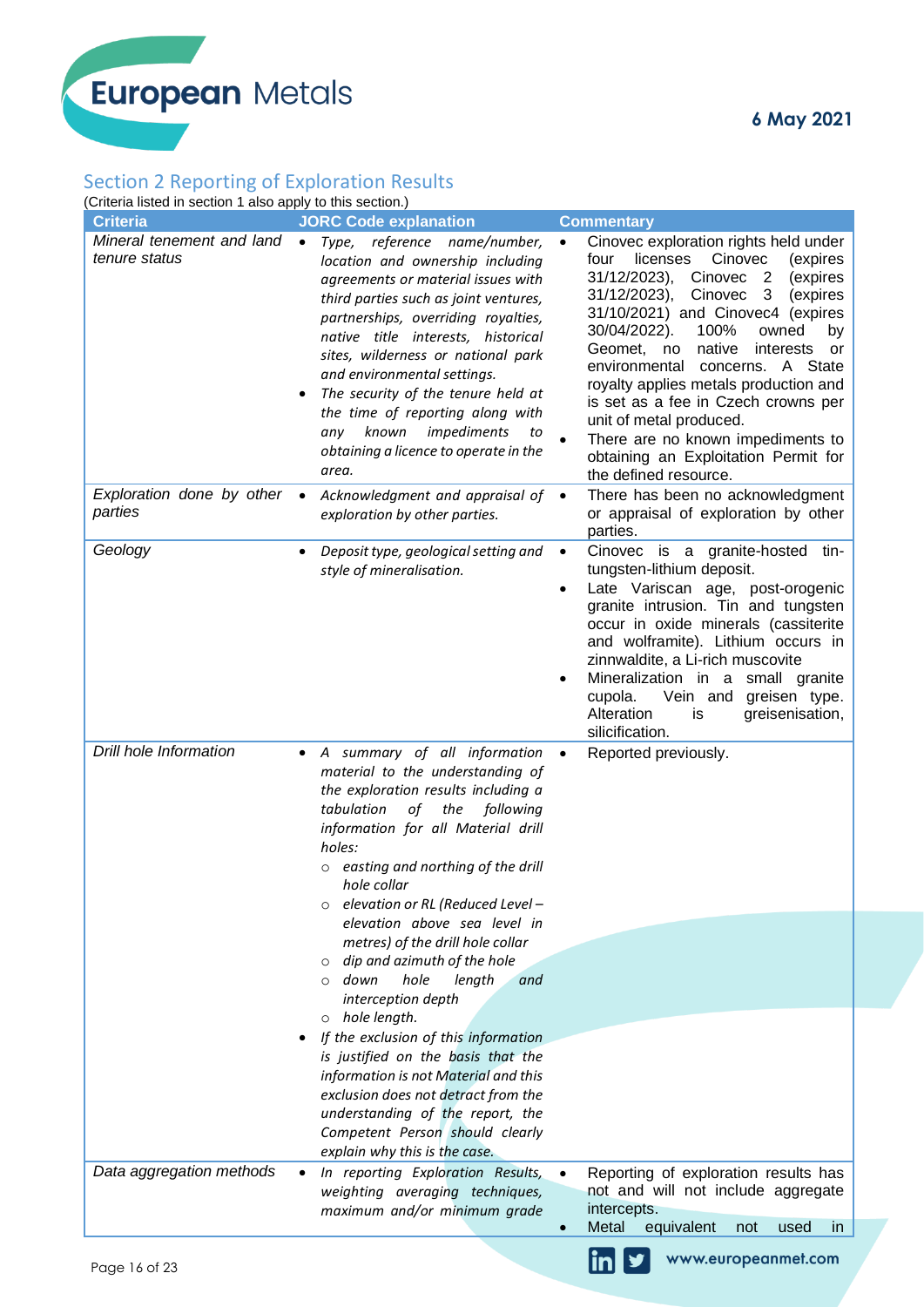www.europeanmet.com

 $\ln$ 

У

European Metals

| <b>Criteria</b>                                                           | <b>JORC Code explanation</b>                                                                                                                                                                                                                                                                                                                                                                                                                                                                                          | <b>Commentary</b>                                                                                                                                                                                                                                                                                                                                                                                                     |
|---------------------------------------------------------------------------|-----------------------------------------------------------------------------------------------------------------------------------------------------------------------------------------------------------------------------------------------------------------------------------------------------------------------------------------------------------------------------------------------------------------------------------------------------------------------------------------------------------------------|-----------------------------------------------------------------------------------------------------------------------------------------------------------------------------------------------------------------------------------------------------------------------------------------------------------------------------------------------------------------------------------------------------------------------|
|                                                                           | truncations (eg cutting of high<br>grades) and cut-off grades are<br>usually Material and should be<br>stated.<br>Where<br>aggregate<br>intercepts<br>$\bullet$<br>incorporate short lengths of high<br>grade results and longer lengths of<br>low grade results, the procedure<br>used for such aggregation should<br>be stated and some typical<br>examples of such aggregations<br>should be shown in detail.<br>The assumptions used for any<br>reporting of metal equivalent<br>values should be clearly stated. | reporting.<br>No grade truncations applied.<br>$\bullet$                                                                                                                                                                                                                                                                                                                                                              |
| Relationship<br>between<br>mineralisation widths and<br>intercept lengths | These relationships are particularly $\bullet$<br>$\bullet$<br>important in the reporting of<br><b>Exploration Results.</b><br>the<br>lf<br>the<br>geometry<br>οf<br>mineralisation with respect to the<br>drill hole angle is known, its nature<br>should be reported.<br>If it is not known and only the down<br>hole lengths are reported, there<br>should be a clear statement to this<br>effect (eg 'down hole length, true<br>width not known').                                                                | Intercept widths are approximate true<br>widths.<br>The mineralization is mostly of<br>disseminated nature and relatively<br>homogeneous; the orientation of<br>samples is of limited impact.<br>For higher grade veins care was<br>taken to drill at angles ensuring<br>closeness of intercept length and true<br>widths<br>The<br>block<br>model<br>accounts<br>for<br>variations between apparent and true<br>dip. |
| Diagrams                                                                  | Appropriate maps and sections<br>٠<br>(with scales) and tabulations of<br>intercepts should be included for<br>any significant discovery being<br>reported These should include, but<br>not be limited to a plan view of drill<br>hole<br>collar<br>locations<br>and<br>appropriate sectional views.                                                                                                                                                                                                                  | Appropriate maps and sections have<br>$\bullet$<br>been generated by the Company, and<br>independent consultants. Available in<br>customary vector and raster outputs,<br>and partially in consultant's reports.                                                                                                                                                                                                      |
| <b>Balanced reporting</b>                                                 | Where comprehensive reporting of $\bullet$<br>all Exploration Results is not<br>practicable,<br>representative<br>reporting of both low and high<br>grades and/or widths should be<br>practiced to avoid misleading<br>reporting of Exploration Results.                                                                                                                                                                                                                                                              | Balanced reporting in historic reports<br>guaranteed by norms and standards,<br>verified in 1997, and 2012 by<br>independent consultants.<br>The historic reporting was completed<br>by several State institutions and cross<br>validated.                                                                                                                                                                            |
| Other<br>substantive<br>exploration data                                  | Other<br>exploration<br>data,<br>$if \bullet$<br>$\bullet$<br>meaningful and material, should be<br>reported including (but not limited<br>to):<br>geological<br>observations;<br>geophysical<br>results;<br>survey<br>geochemical survey results; bulk<br>samples - size and method of<br>metallurgical<br>treatment;<br>test<br>results; bulk density, groundwater,<br>geotechnical<br>and<br>rock<br>characteristics;<br>potential<br>deleterious<br>contaminating<br>or                                           | Data available: bulk density for all<br>representative rock and ore types;<br>(historic data + 92 measurements in<br>2016-17 from current core holes);<br>petrographic<br>and<br>mineralogical<br>information,<br>studies,<br>hydrological<br>moisture<br>hardness,<br>content,<br>fragmentation etc.                                                                                                                 |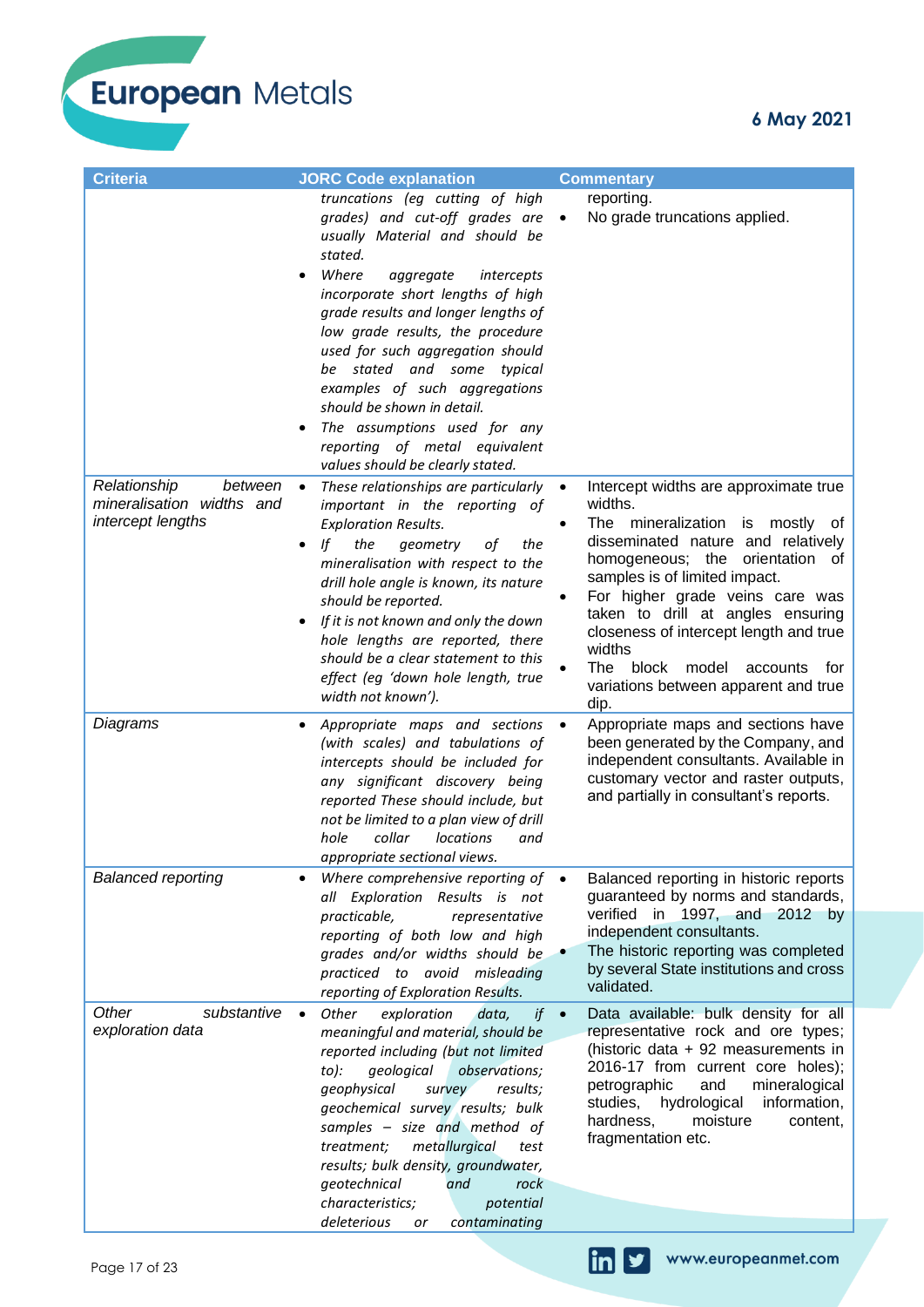| <b>Criteria</b>     | <b>JORC Code explanation</b>                                                                                                                                                                                                                                                                                                                                                   | <b>Commentary</b>                                                                                                                                                                                                                                                                                                                                                                                                                                                                                                                                                                                                                                                                                                                                         |
|---------------------|--------------------------------------------------------------------------------------------------------------------------------------------------------------------------------------------------------------------------------------------------------------------------------------------------------------------------------------------------------------------------------|-----------------------------------------------------------------------------------------------------------------------------------------------------------------------------------------------------------------------------------------------------------------------------------------------------------------------------------------------------------------------------------------------------------------------------------------------------------------------------------------------------------------------------------------------------------------------------------------------------------------------------------------------------------------------------------------------------------------------------------------------------------|
|                     | substances.                                                                                                                                                                                                                                                                                                                                                                    |                                                                                                                                                                                                                                                                                                                                                                                                                                                                                                                                                                                                                                                                                                                                                           |
| <b>Further work</b> | The nature and scale of planned<br>$\bullet$<br>further work (eg tests for lateral<br>extensions or depth extensions or<br>large-scale step-out drilling).<br>Diagrams clearly highlighting the<br>areas of possible extensions,<br>including the main geological<br>interpretations and future drilling<br>areas, provided this information is<br>not commercially sensitive. | Grade verification sampling<br>from<br>$\bullet$<br>underground or drilling from surface.<br>Historically-reported grades require<br>modern validation in order to improve<br>the resource classification.<br>The number and location of sampling<br>sites will be determined from a 3D<br>wireframe model and geostatistical<br>considerations<br>reflecting<br>grade<br>continuity.<br>The geologic model will be used to<br>٠<br>determine if any infill<br>drilling is<br>required.<br>The deposit is open down-dip on the<br>٠<br>southern extension, and locally poorly<br>constrained at its western and eastern<br>extensions, where limited additional<br>drilling might be required.<br>No large scale drilling campaigns are<br>٠<br>required. |

# Section 3 Estimation and Reporting of Mineral Resources

(Criteria listed in section 1, and where relevant in section 2, also apply to this section.)

| <b>Criteria</b>    | <b>JORC Code explanation</b>                                                                                                                                                                                                                       | <b>Commentary</b>                                                                                                                                                                                                                                                                                                                                                                                                                                                                                                                                                                      |
|--------------------|----------------------------------------------------------------------------------------------------------------------------------------------------------------------------------------------------------------------------------------------------|----------------------------------------------------------------------------------------------------------------------------------------------------------------------------------------------------------------------------------------------------------------------------------------------------------------------------------------------------------------------------------------------------------------------------------------------------------------------------------------------------------------------------------------------------------------------------------------|
| Database integrity | Measures taken to ensure that data<br>has not been corrupted by, for<br>example, transcription or keying<br>errors, between its initial collection<br>and its use for Mineral Resource<br>estimation purposes.<br>Data validation procedures used. | Assay and<br>geologic data<br>were<br>compiled by the Company staff from<br>primary historic records, such as<br>copies of drill logs and large scale<br>sample location maps.<br>Sample data were entered in to Excel<br>spreadsheets by Company staff in<br>Prague.<br>The database entry process was<br>Professional<br>supervised<br>by<br>a<br>Geologist<br>who<br>works<br>for<br>the<br>Company.<br>The database was<br>checked<br>by<br>competent<br>independent<br>persons<br>(Lynn Widenbar of Widenbar &<br>Associates, Phil Newell of Wardell<br>Armstrong International). |
| Site visits        | Comment on any site visits undertaken<br>by the Competent Person and the<br>outcome of those visits.<br>If no site visits have been undertaken<br>indicate why this is the case.                                                                   | The site was visited by Mr Pavel<br>Reichl who has identified the previous<br>shaft sites, tails dams and observed<br>mineralisation<br>underground<br>the<br>through an adjacent mine working.<br>The site was visited in June 2016 by<br>Mr Lynn Widenbar, the Competent<br>Person<br>for<br>Mineral<br>Resource<br>Estimation. Diamond drill rigs were<br>viewed, as was core; a visit was<br>carried<br>out<br>to<br>the<br>adjacent<br>underground mine in Germany which<br>is a continuation of the Cinovec<br>Deposit.                                                          |
| Page 18 of 23      |                                                                                                                                                                                                                                                    | www.europeanmet.com<br>$\mathsf{I}$                                                                                                                                                                                                                                                                                                                                                                                                                                                                                                                                                    |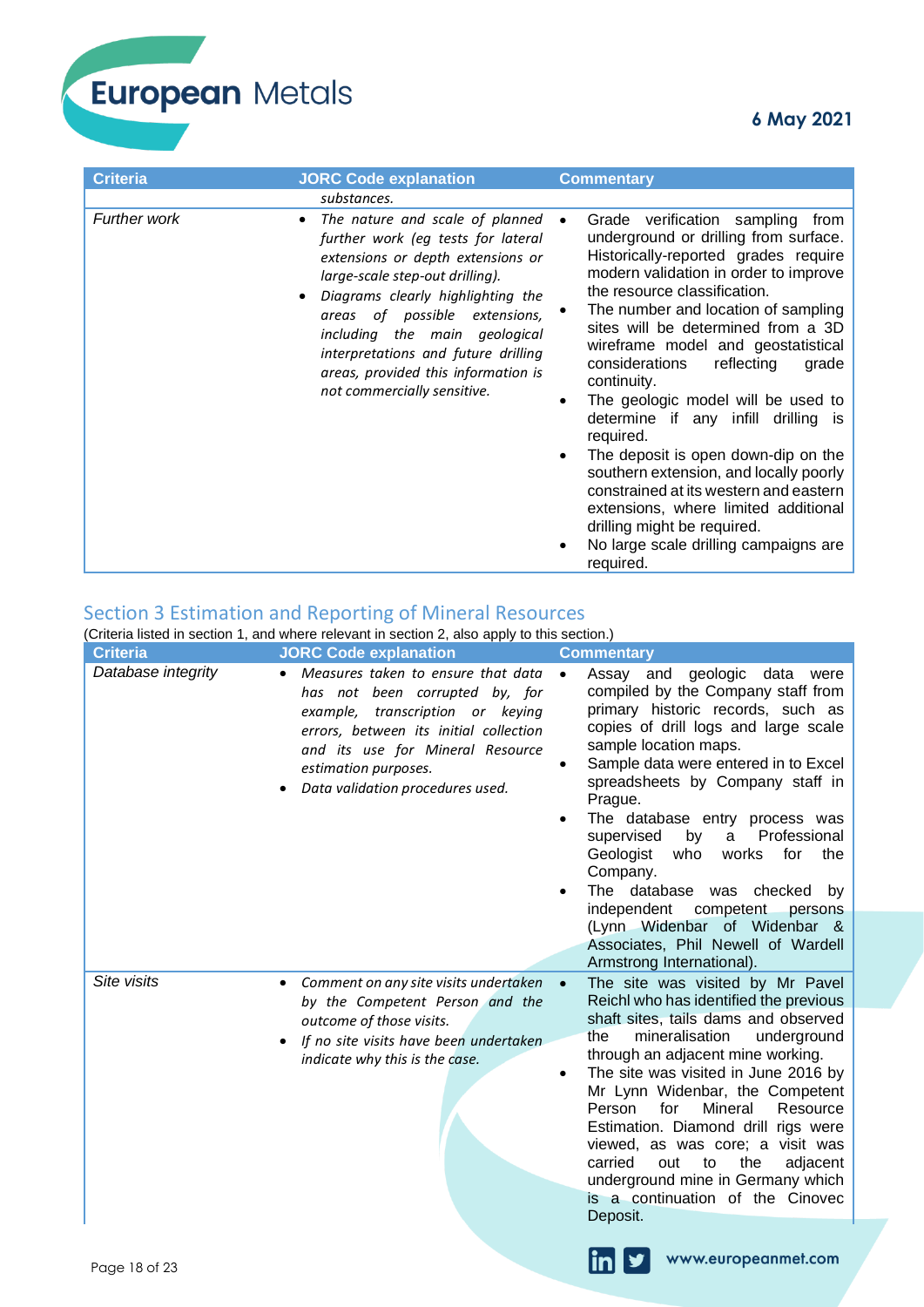**6 May 2021**

| Geological interpretation<br>Confidence in (or conversely, the<br>The overall geology of the deposit is<br>$\bullet$<br>$\bullet$<br>relatively simple and well understood<br>of)<br>the<br>uncertainty<br>geological<br>due to excellent data control from<br>interpretation of the mineral deposit.<br>surface and underground.<br>Nature of the data used and of any<br>of<br><b>Nature</b><br>data:<br>underground<br>assumptions made.<br>mapping, structural measurements,<br>The effect, if any, of alternative<br>3D<br>detailed<br>core logging,<br>data<br>interpretations on Mineral Resource<br>synthesis on plans and maps.<br>estimation.<br>Geological continuity is good.<br>The<br>The use of geology in guiding and<br>grade is highest and shows most<br>controlling<br>Mineral<br>Resource<br>variability in quartz veins.<br>estimation.<br>Grade correlates with degree of<br>The factors affecting continuity both of<br>silicification and greisenisation of the<br>grade and geology.<br>host granite.<br>The primary control is the granite-<br>country<br>rock<br>contact.<br>All<br>mineralization is in the uppermost<br>200m of the granite and is truncated<br>by the contact.<br><b>Dimensions</b><br>The extent and variability of the<br>The Cinovec South deposit strikes<br>$\bullet$<br>north-south, is elongated, and dips<br>Mineral Resource expressed as length<br>gently south parallel to the upper<br>(along strike or otherwise), plan width,<br>surface<br>granite contact.<br>The<br>and depth below surface to the upper<br>projection of mineralization is about 1<br>and lower limits of the Mineral<br>km long and 900 m wide.<br>Resource.<br>Mineralization extends from about<br>200m to 500m below surface.<br>Estimation<br>Block estimation was carried out in<br>and<br>The nature and appropriateness of the<br>$\bullet$<br>$\bullet$<br>modelling techniques<br>Micromine using Ordinary Kriging<br>estimation technique(s) applied and<br>interpolation.<br>key assumptions, including treatment<br>A geological domain model was<br>of extreme grade values, domaining,<br>constructed using Leapfrog GEO<br>interpolation<br>parameters<br>and<br>with<br>solid<br>wireframes<br>software<br>maximum distance of extrapolation<br>greisen,<br>granite,<br>representing<br>from data points. If a computer<br>greisenised granite and the overlying<br>assisted estimation method<br>was<br>barren rhyolite. This was used to both<br>chosen include a description of<br>control interpolation and to assign<br>computer software and parameters<br>density to the model (2.57 for granite,<br>used.<br>2.70 for greisen and 2.60 for all other<br>The availability of check estimates,<br>material).<br>previous estimates and/or mine<br>Analysis of sample lengths indicated<br>production records and whether the<br>that<br>compositing<br>to<br>1 <sub>m</sub><br>was<br>Mineral Resource estimate takes<br>necessary.<br>appropriate account of such data.<br>Search ellipse sizes and orientations<br>The assumptions made regarding<br>for the estimation were based on drill<br>recovery of by-products.<br>hole spacing, the known orientations<br>of mineralisation and variography.<br>Estimation of deleterious elements or<br>An "unfolding" search strategy was<br>other non-grade variables of economic<br>used which allowed the search ellipse<br>significance (eg sulphur for acid mine<br>orientation to vary with the locally<br>drainage characterisation).<br>changing dip and strike.<br>the case of block<br>model<br>In<br>After statistical analysis, a top cut of<br>interpolation, the block size in relation<br>5% was applied to Sn% and W%; no<br>to the average sample spacing and the<br>top cut is applied to Li%.<br>search employed.<br>Sn% and Li% were then estimated by<br>Any assumptions behind modelling of<br>Ordinary<br>Kriging<br>within<br>the<br>selective mining units.<br>mineralisation solids.<br>Any assumptions about correlation | <b>Criteria</b> | <b>JORC Code explanation</b> | <b>Commentary</b> |
|----------------------------------------------------------------------------------------------------------------------------------------------------------------------------------------------------------------------------------------------------------------------------------------------------------------------------------------------------------------------------------------------------------------------------------------------------------------------------------------------------------------------------------------------------------------------------------------------------------------------------------------------------------------------------------------------------------------------------------------------------------------------------------------------------------------------------------------------------------------------------------------------------------------------------------------------------------------------------------------------------------------------------------------------------------------------------------------------------------------------------------------------------------------------------------------------------------------------------------------------------------------------------------------------------------------------------------------------------------------------------------------------------------------------------------------------------------------------------------------------------------------------------------------------------------------------------------------------------------------------------------------------------------------------------------------------------------------------------------------------------------------------------------------------------------------------------------------------------------------------------------------------------------------------------------------------------------------------------------------------------------------------------------------------------------------------------------------------------------------------------------------------------------------------------------------------------------------------------------------------------------------------------------------------------------------------------------------------------------------------------------------------------------------------------------------------------------------------------------------------------------------------------------------------------------------------------------------------------------------------------------------------------------------------------------------------------------------------------------------------------------------------------------------------------------------------------------------------------------------------------------------------------------------------------------------------------------------------------------------------------------------------------------------------------------------------------------------------------------------------------------------------------------------------------------------------------------------------------------------------------------------------------------------------------------------------------------------------------------------------------------------------------------------------------------------------------------------------------------------------------------------------------------------------------------------------------------------------------------------------------------------------------------------------------------------------------------------------------------------------------------------------------------------------------------------------------------------------------------------------------------------------------------------------------------------------------------------------------------------------------------------------------------------------------------|-----------------|------------------------------|-------------------|
|                                                                                                                                                                                                                                                                                                                                                                                                                                                                                                                                                                                                                                                                                                                                                                                                                                                                                                                                                                                                                                                                                                                                                                                                                                                                                                                                                                                                                                                                                                                                                                                                                                                                                                                                                                                                                                                                                                                                                                                                                                                                                                                                                                                                                                                                                                                                                                                                                                                                                                                                                                                                                                                                                                                                                                                                                                                                                                                                                                                                                                                                                                                                                                                                                                                                                                                                                                                                                                                                                                                                                                                                                                                                                                                                                                                                                                                                                                                                                                                                                                                          |                 |                              |                   |
|                                                                                                                                                                                                                                                                                                                                                                                                                                                                                                                                                                                                                                                                                                                                                                                                                                                                                                                                                                                                                                                                                                                                                                                                                                                                                                                                                                                                                                                                                                                                                                                                                                                                                                                                                                                                                                                                                                                                                                                                                                                                                                                                                                                                                                                                                                                                                                                                                                                                                                                                                                                                                                                                                                                                                                                                                                                                                                                                                                                                                                                                                                                                                                                                                                                                                                                                                                                                                                                                                                                                                                                                                                                                                                                                                                                                                                                                                                                                                                                                                                                          |                 |                              |                   |
|                                                                                                                                                                                                                                                                                                                                                                                                                                                                                                                                                                                                                                                                                                                                                                                                                                                                                                                                                                                                                                                                                                                                                                                                                                                                                                                                                                                                                                                                                                                                                                                                                                                                                                                                                                                                                                                                                                                                                                                                                                                                                                                                                                                                                                                                                                                                                                                                                                                                                                                                                                                                                                                                                                                                                                                                                                                                                                                                                                                                                                                                                                                                                                                                                                                                                                                                                                                                                                                                                                                                                                                                                                                                                                                                                                                                                                                                                                                                                                                                                                                          |                 |                              |                   |
|                                                                                                                                                                                                                                                                                                                                                                                                                                                                                                                                                                                                                                                                                                                                                                                                                                                                                                                                                                                                                                                                                                                                                                                                                                                                                                                                                                                                                                                                                                                                                                                                                                                                                                                                                                                                                                                                                                                                                                                                                                                                                                                                                                                                                                                                                                                                                                                                                                                                                                                                                                                                                                                                                                                                                                                                                                                                                                                                                                                                                                                                                                                                                                                                                                                                                                                                                                                                                                                                                                                                                                                                                                                                                                                                                                                                                                                                                                                                                                                                                                                          |                 |                              |                   |



 $\ln |y|$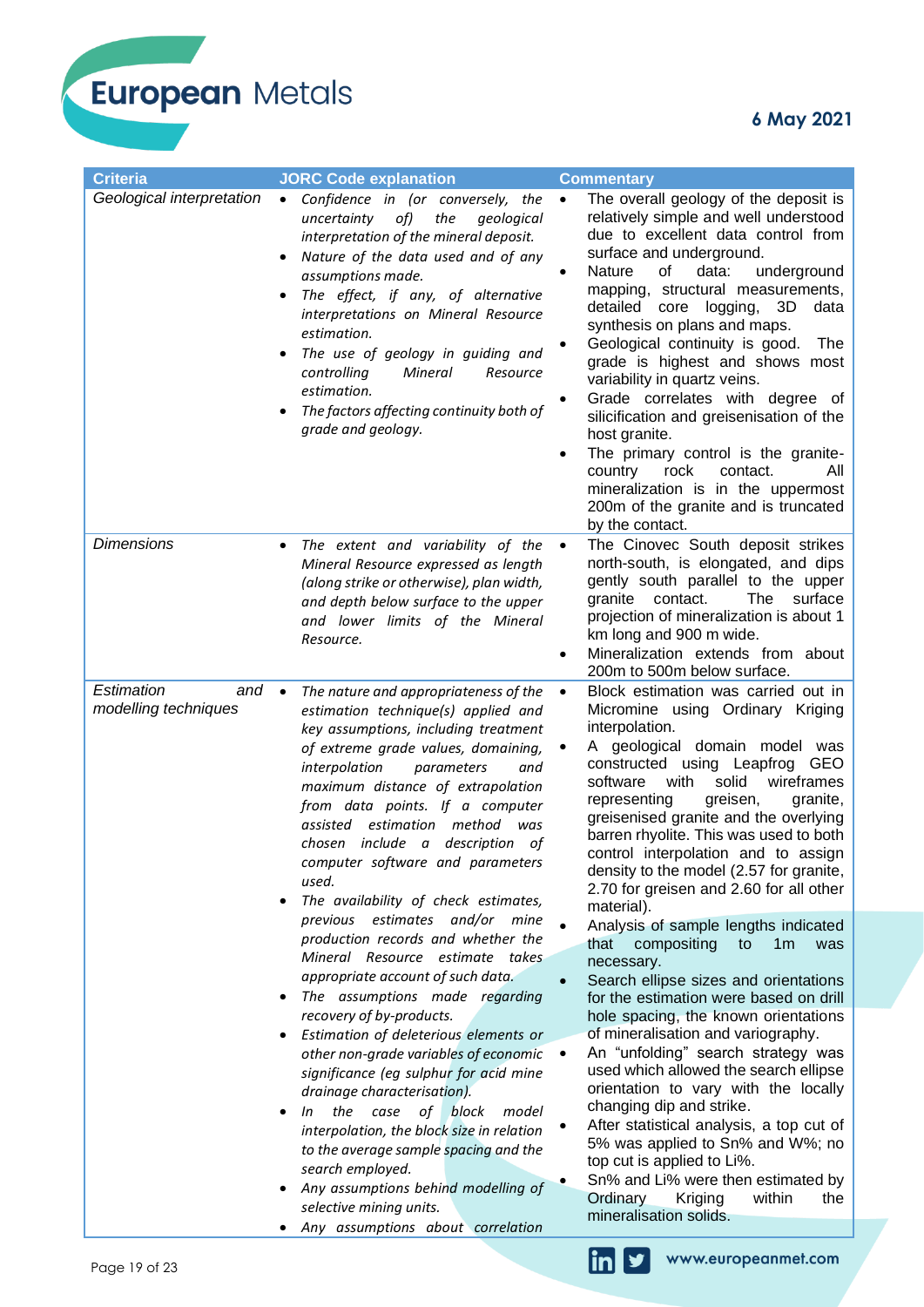European Metals

| <b>Criteria</b>                                  | <b>JORC Code explanation</b>                                                                                                                                                                                                                                                                                                                                                                                                                                                                                                                                                                          | <b>Commentary</b>                                                                                                                                                                                                                                                                                                                                                                                                                                                                                                                                                                                                                          |
|--------------------------------------------------|-------------------------------------------------------------------------------------------------------------------------------------------------------------------------------------------------------------------------------------------------------------------------------------------------------------------------------------------------------------------------------------------------------------------------------------------------------------------------------------------------------------------------------------------------------------------------------------------------------|--------------------------------------------------------------------------------------------------------------------------------------------------------------------------------------------------------------------------------------------------------------------------------------------------------------------------------------------------------------------------------------------------------------------------------------------------------------------------------------------------------------------------------------------------------------------------------------------------------------------------------------------|
|                                                  | between variables.<br>Description of how the geological<br>interpretation was used to control the<br>resource estimates.<br>Discussion of basis for using or not<br>using grade cutting or capping.<br>The process of validation, the checking<br>process used, the comparison of model<br>data to drill hole data, and use of<br>reconciliation data if available.                                                                                                                                                                                                                                   | The primary search ellipse was 150 m<br>along strike, 150 m down dip and 7.5<br>across the mineralisation.<br>- A<br>m<br>minimum of 4 composites and a<br>maximum of 8 composites were<br>required.<br>A second interpolation with search<br>ellipse of 300 $m \times 300$ m $\times$ 12.5 m was<br>carried out to inform blocks to be used<br>as the basis for an exploration target.<br>Block size was 10m (E-W) by 10 m<br>٠<br>$(N-S)$ by 5 m<br>Validation of the final resource has<br>been carried out in a number of ways<br>including section comparison of data<br>versus model, swathe plots and<br>production reconciliation. |
| Moisture                                         | Whether the tonnages are estimated<br>$\bullet$<br>on a dry basis or with natural moisture,<br>and the method of determination of<br>the moisture content.                                                                                                                                                                                                                                                                                                                                                                                                                                            | Tonnages are estimated on a dry<br>basis using the average bulk density<br>for each geological domain.                                                                                                                                                                                                                                                                                                                                                                                                                                                                                                                                     |
| Cut-off parameters                               | The basis of the adopted cut-off<br>٠<br>grade(s)<br>quality<br>parameters<br>or<br>applied.                                                                                                                                                                                                                                                                                                                                                                                                                                                                                                          | A series of alternative cutoffs was<br>used to report tonnage and grade: Sn<br>0.1%, 0.2%, 0.3% and 0.4%. Lithium<br>0.1%, 0.2%, 0.3% and 0.4%.                                                                                                                                                                                                                                                                                                                                                                                                                                                                                            |
| Mining<br>factors<br>$or \bullet$<br>assumptions | Assumptions made regarding possible<br>mining methods, minimum mining<br>dimensions and internal<br>(or, if<br>applicable, external) mining dilution. It<br>is always necessary as part of the<br>process of determining reasonable<br>prospects for eventual economic<br>extraction to consider potential mining<br>methods, but the assumptions made<br>regarding mining<br>methods<br>and<br>parameters when estimating Mineral<br>Resources may not always be rigorous.<br>Where this is the case, this should be<br>reported with an explanation of the<br>basis of the mining assumptions made. | Mining<br>is<br>assumed<br>to<br>be<br>$\bullet$<br>by<br>underground methods. A Scoping<br>Study has determined the optimal<br>mining method.<br>Limited internal waste will need to be<br>mined at grades marginally below<br>cutoffs. Mine dilution and waste are<br>expected at minimal levels and the<br>vast majority of the Mineral Resource<br>is expected to convert to an Ore<br>Reserve.<br>Based on the geometry of the deposit,<br>it is envisaged that a combination of<br>drift and fill mining and longhole open<br>stoping will be used.                                                                                  |
| Metallurgical factors or •<br>assumptions        | basis<br>for<br>The<br>assumptions<br>or<br>predictions regarding metallurgical<br>amenability. It is always necessary as<br>part of the process of determining<br>reasonable prospects for eventual<br>economic extraction<br>to<br>consider<br>potential metallurgical methods, but<br>the<br>assumptions<br>regarding<br>metallurgical treatment processes and<br>parameters made when reporting<br>Mineral Resources may not always be<br>rigorous. Where this is the case, this<br>should<br>reported<br>with<br>be<br>an<br>explanation of the basis of the<br>metallurgical assumptions made.  | Testwork in the PFS announced in<br>April 2017 indicated an overall tin<br>recovery of 65% can be expected.<br>65% tin recovery was reconfirmed in<br>the updated PFS released in June<br>2019.<br>Lithium recovery testwork to a PFS<br>level of assurance is complete; the<br>updated PFS for the production of<br>lithium<br>hydroxide<br>monohydrate<br>confirmed an overall lithium recovery<br>of 82%. Testwork to increase the<br>assurance to a DFS level is currently<br>underway.<br>Extensive testwork was conducted on<br>Cinovec South ore in the past. Testing                                                               |



 $\ln$   $\blacktriangleright$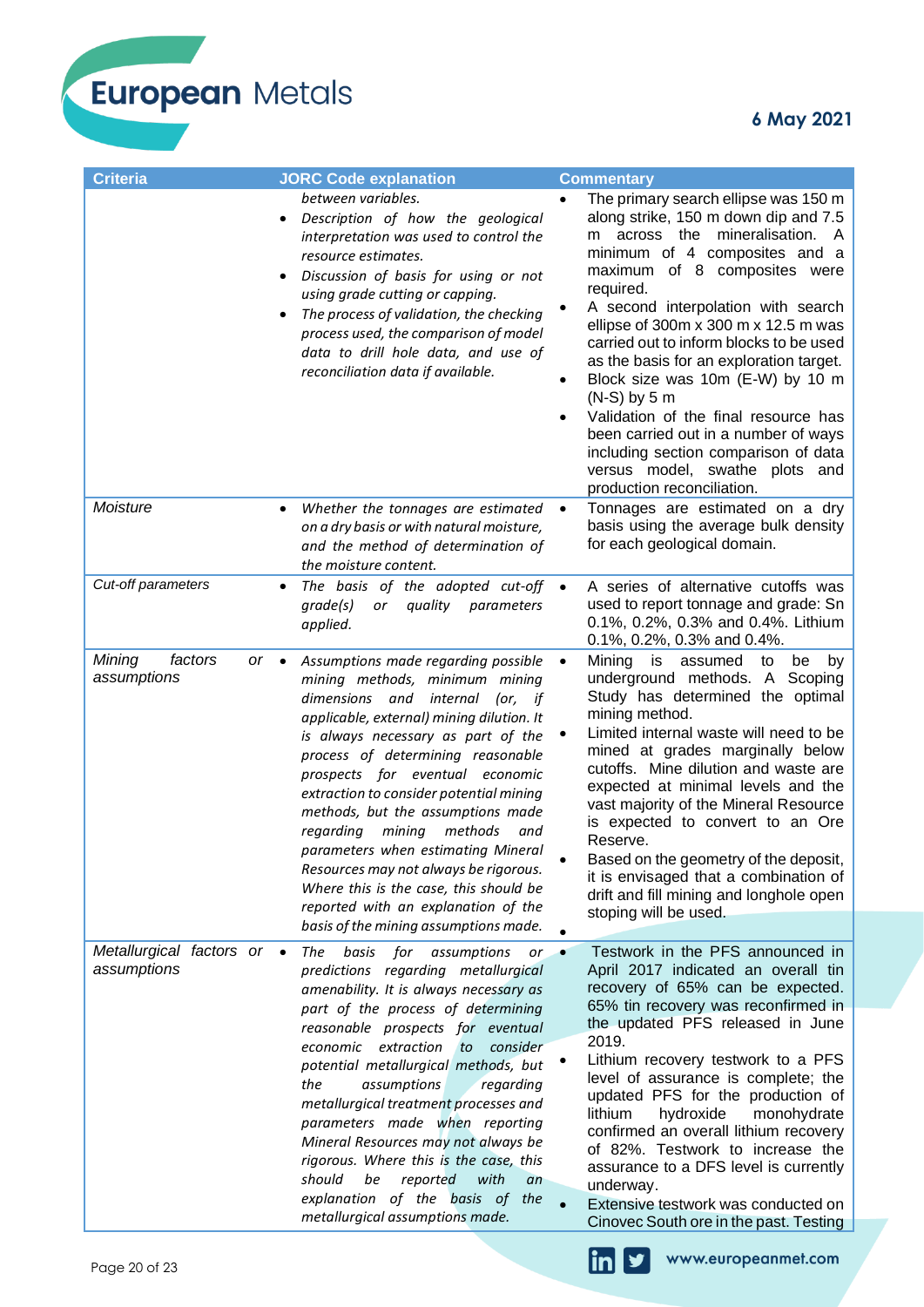

| <b>Criteria</b>                           | <b>JORC Code explanation</b>                                                                                                                                                                                                                                                                                                                                                                                                                                                                                                                                                                                                                                            | <b>Commentary</b>                                                                                                                                                                                                                                                                                                                                                                                                                                                                                                                                                                                                                                                                                                                                                                                |
|-------------------------------------------|-------------------------------------------------------------------------------------------------------------------------------------------------------------------------------------------------------------------------------------------------------------------------------------------------------------------------------------------------------------------------------------------------------------------------------------------------------------------------------------------------------------------------------------------------------------------------------------------------------------------------------------------------------------------------|--------------------------------------------------------------------------------------------------------------------------------------------------------------------------------------------------------------------------------------------------------------------------------------------------------------------------------------------------------------------------------------------------------------------------------------------------------------------------------------------------------------------------------------------------------------------------------------------------------------------------------------------------------------------------------------------------------------------------------------------------------------------------------------------------|
| Environmental factors or •<br>assumptions | Assumptions made regarding possible<br>waste and process residue disposal                                                                                                                                                                                                                                                                                                                                                                                                                                                                                                                                                                                               | culminated with a pilot plant trial in<br>1970, where three batches of Cinovec<br>South ore were processed, each<br>under slightly different conditions. The<br>best result, with a tin recovery of<br>76.36%, was obtained from a batch of<br>97.13 t grading 0.32% Sn. A more<br>elaborate<br>flowsheet<br>was<br>also<br>investigated<br>with<br>flotation<br>and<br>produced final Sn and W recoveries of<br>96%<br>better<br>than<br>84%,<br>and<br>respectively.<br>Historical<br>laboratory<br>testwork<br>$\bullet$<br>demonstrated that lithium can be<br>extracted from the ore<br>(lithium<br>carbonate was produced from 1958-<br>1966 at Cinovec).<br>Cinovec is in an area of historic<br>$\bullet$<br>mining activity spanning the past 600<br>years. Extensive State exploration |
|                                           | options. It is always necessary as part<br>of the process of determining<br>reasonable prospects for eventual<br>economic extraction to consider the<br>potential environmental impacts of<br>the mining and processing operation.<br>While at this stage the determination<br>of potential environmental impacts,<br>particularly for a greenfields project,<br>may not always be well advanced, the<br>status of early consideration of these<br>environmental<br>potential<br>impacts<br>should be reported. Where these<br>aspects have not been considered this<br>should<br>reported<br>with<br>be<br>an<br>explanation of the environmental<br>assumptions made. | was conducted until 1990.<br>The property is located in a sparsely<br>populated area, most of the land<br>belongs to the State. Few problems<br>are anticipated with regards to the<br>acquisition of surface rights for any<br>potential<br>underground<br>mining<br>operation.<br>The envisaged mining method will<br>see much of the waste and tailings<br>used as underground fill.                                                                                                                                                                                                                                                                                                                                                                                                          |
| <b>Bulk density</b>                       | Whether assumed or determined. If<br>assumed, the<br>basis<br>for<br>the<br>assumptions. If determined,<br>the<br>method used, whether wet or dry, the<br>frequency of the measurements, the<br>nature, size and representativeness of<br>the samples.                                                                                                                                                                                                                                                                                                                                                                                                                  | Historical bulk density measurements<br>were made in a laboratory.<br>The following densities were applied:<br>2.57 for granite<br>$\circ$<br>2.70 for greisen<br>$\circ$<br>2.60 for all other material<br>$\circ$                                                                                                                                                                                                                                                                                                                                                                                                                                                                                                                                                                              |
|                                           | The bulk density for bulk material must<br>have been measured by methods that<br>adequately account for void spaces<br>(vugs, porosity, etc), moisture and<br>differences<br>between<br>rock<br>and<br>alteration zones within the deposit.<br>Discuss assumptions for bulk density<br>estimates used in the evaluation<br>process of the different materials.                                                                                                                                                                                                                                                                                                          |                                                                                                                                                                                                                                                                                                                                                                                                                                                                                                                                                                                                                                                                                                                                                                                                  |
| Classification                            | The basis for the classification of the<br>٠<br>Mineral<br>Resources<br>into<br>varying<br>confidence categories.                                                                                                                                                                                                                                                                                                                                                                                                                                                                                                                                                       | Following a review of a small amount<br>$\bullet$<br>available<br>QAQC<br>data,<br>of .<br>and<br>comparison of production data versus<br>estimated tonnage/grade from the                                                                                                                                                                                                                                                                                                                                                                                                                                                                                                                                                                                                                       |
| Page 21 of 23                             |                                                                                                                                                                                                                                                                                                                                                                                                                                                                                                                                                                                                                                                                         | www.europeanmet.com                                                                                                                                                                                                                                                                                                                                                                                                                                                                                                                                                                                                                                                                                                                                                                              |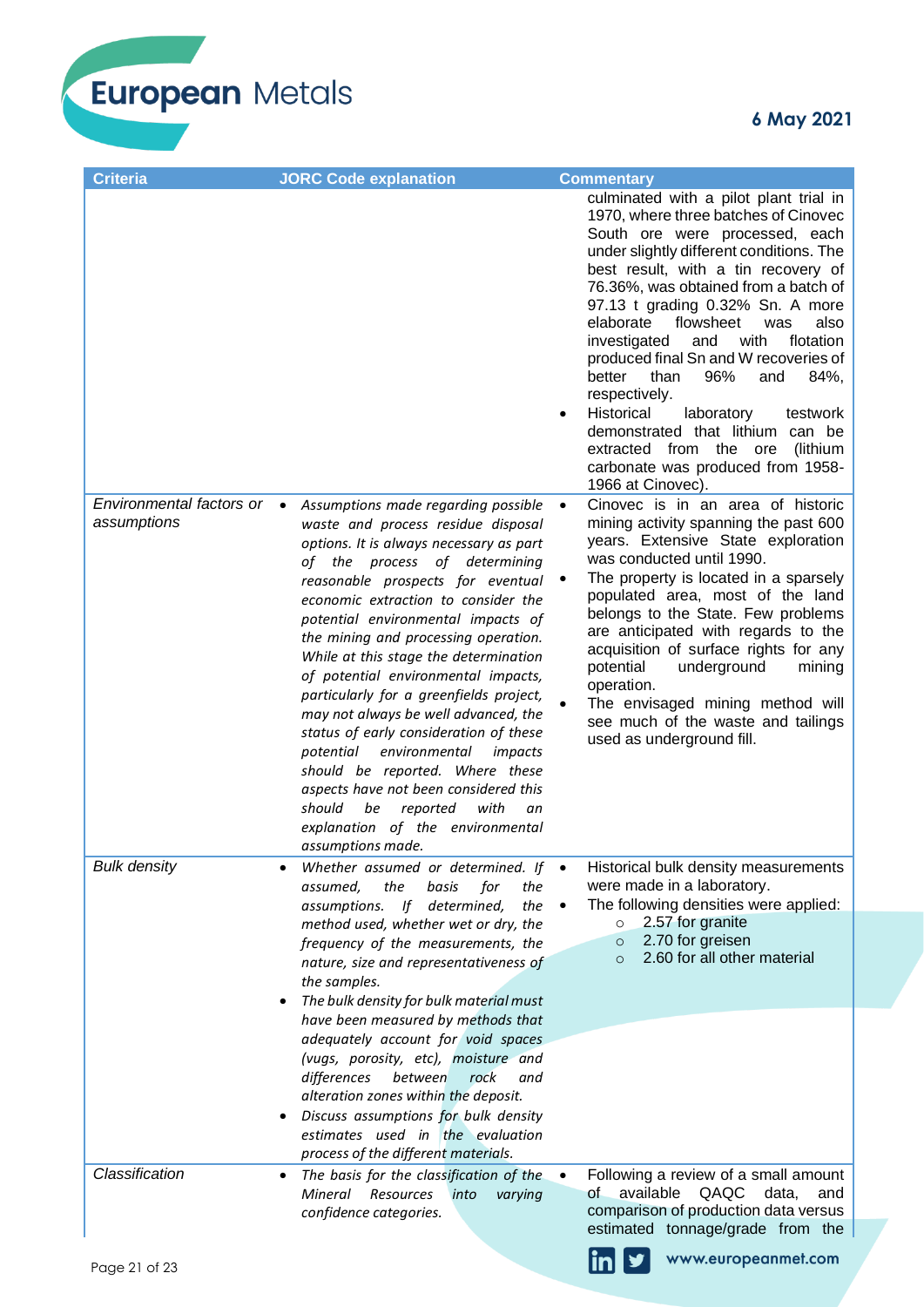European Metals

| <b>Criteria</b>                                         | <b>JORC Code explanation</b>                                                                                                                                                                                                                                                                                                                                                                                                                                                                                                                                                                                                                                                                                                                                                                                                  | <b>Commentary</b>                                                                                                                                                                                                                                                                                                                                                                                                                                                                                                                                                                                                                                                                                                                                                                                                                                                                                                                                                            |
|---------------------------------------------------------|-------------------------------------------------------------------------------------------------------------------------------------------------------------------------------------------------------------------------------------------------------------------------------------------------------------------------------------------------------------------------------------------------------------------------------------------------------------------------------------------------------------------------------------------------------------------------------------------------------------------------------------------------------------------------------------------------------------------------------------------------------------------------------------------------------------------------------|------------------------------------------------------------------------------------------------------------------------------------------------------------------------------------------------------------------------------------------------------------------------------------------------------------------------------------------------------------------------------------------------------------------------------------------------------------------------------------------------------------------------------------------------------------------------------------------------------------------------------------------------------------------------------------------------------------------------------------------------------------------------------------------------------------------------------------------------------------------------------------------------------------------------------------------------------------------------------|
|                                                         | Whether appropriate account has<br>$\bullet$<br>been taken of all relevant factors (ie<br>relative confidence in tonnage/grade<br>estimations, reliability of input data,<br>confidence in continuity of geology<br>and metal values, quality, quantity and<br>distribution of the data).<br>Whether the result appropriately<br>reflects the Competent Person's view<br>of the deposit.                                                                                                                                                                                                                                                                                                                                                                                                                                      | resource model, and given the close<br>spacing of underground drilling and<br>development, the majority of the Tin<br>resource was originally classified in<br>the Inferred category as defined by<br>the 2012 edition of the JORC code.<br>The new 2014 and 2016-21 drilling<br>has confirmed the Tin mineralisation<br>model and a part of this area has<br>been upgraded to the Indicated<br>category.<br>The Li% mineralisation has been<br>assigned to the Inferred category<br>where the average distance to<br>composites used in estimation is less<br>than 100m. Material outside this<br>range is unclassified but has been<br>used as the basis for an Exploration<br>Target.<br>The new 2014 and 2016-21 drilling<br>confirmed<br>the<br>Lithium<br>has<br>mineralisation model and a part of this<br>area has been upgraded to the<br>Indicated category.<br>The<br>Competent<br>Person<br>(Lynn<br>Widenbar) endorses the final results<br>and classification. |
| <b>Audits or reviews</b>                                | The results of any audits or reviews of $\bullet$<br>٠<br>Mineral Resource estimates.                                                                                                                                                                                                                                                                                                                                                                                                                                                                                                                                                                                                                                                                                                                                         | Wardell Armstrong International, in<br>their review of Lynn Widenbar's initial<br>estimate<br>"the<br>stated<br>resource<br>Widenbar model appears to have<br>been prepared in a diligent manner<br>and given the data available provides<br>a reasonable estimate of the drillhole<br>assay data at the Cinovec deposit".                                                                                                                                                                                                                                                                                                                                                                                                                                                                                                                                                                                                                                                   |
| <b>Discussion</b><br>of relative<br>accuracy/confidence | Where appropriate a statement of the<br>$\bullet$<br>relative accuracy and confidence level<br>in the Mineral Resource estimate using<br>an approach or procedure deemed<br>appropriate by the Competent Person.<br>For example, the application of<br>statistical or geostatistical procedures<br>to quantify the relative accuracy of the<br>resource within stated confidence<br>limits, or, if such an approach is not<br>deemed appropriate, a qualitative<br>discussion of the factors that could<br>affect the relative accuracy and<br>confidence of the estimate.<br>The statement should specify whether<br>٠<br>it relates to global or local estimates,<br>and, if local, state the relevant<br>tonnages, which should be relevant to<br>technical and economic evaluation.<br>should<br>include<br>Documentation | In 2012, WAI carried out model<br>$\bullet$<br>validation exercises on the initial<br>model, which included<br>Widenbar<br>visual comparison of drilling sample<br>grades and the estimated block model<br>grades, and Swath plots to assess<br>spatial local grade variability.<br>A visual comparison of Block model<br>grades vs drillhole grades was carried<br>out on a sectional basis for both Sn<br>and Li mineralisation. Visually, grades<br>in the block model correlated well with<br>drillhole grade for both Sn and Li.<br>Swathe plots were generated from the<br>model by averaging composites and<br>blocks in all 3 dimensions using 10m<br>panels. Swath plots were generated<br>for the Sn and Li estimated grades in<br>the block model, these should exhibit<br>a close relationship to the composite<br>data upon which the estimation is<br>based. As the original drillhole                                                                         |
| Page 22 of 23                                           |                                                                                                                                                                                                                                                                                                                                                                                                                                                                                                                                                                                                                                                                                                                                                                                                                               | www.europeanmet.com<br>ΙN                                                                                                                                                                                                                                                                                                                                                                                                                                                                                                                                                                                                                                                                                                                                                                                                                                                                                                                                                    |